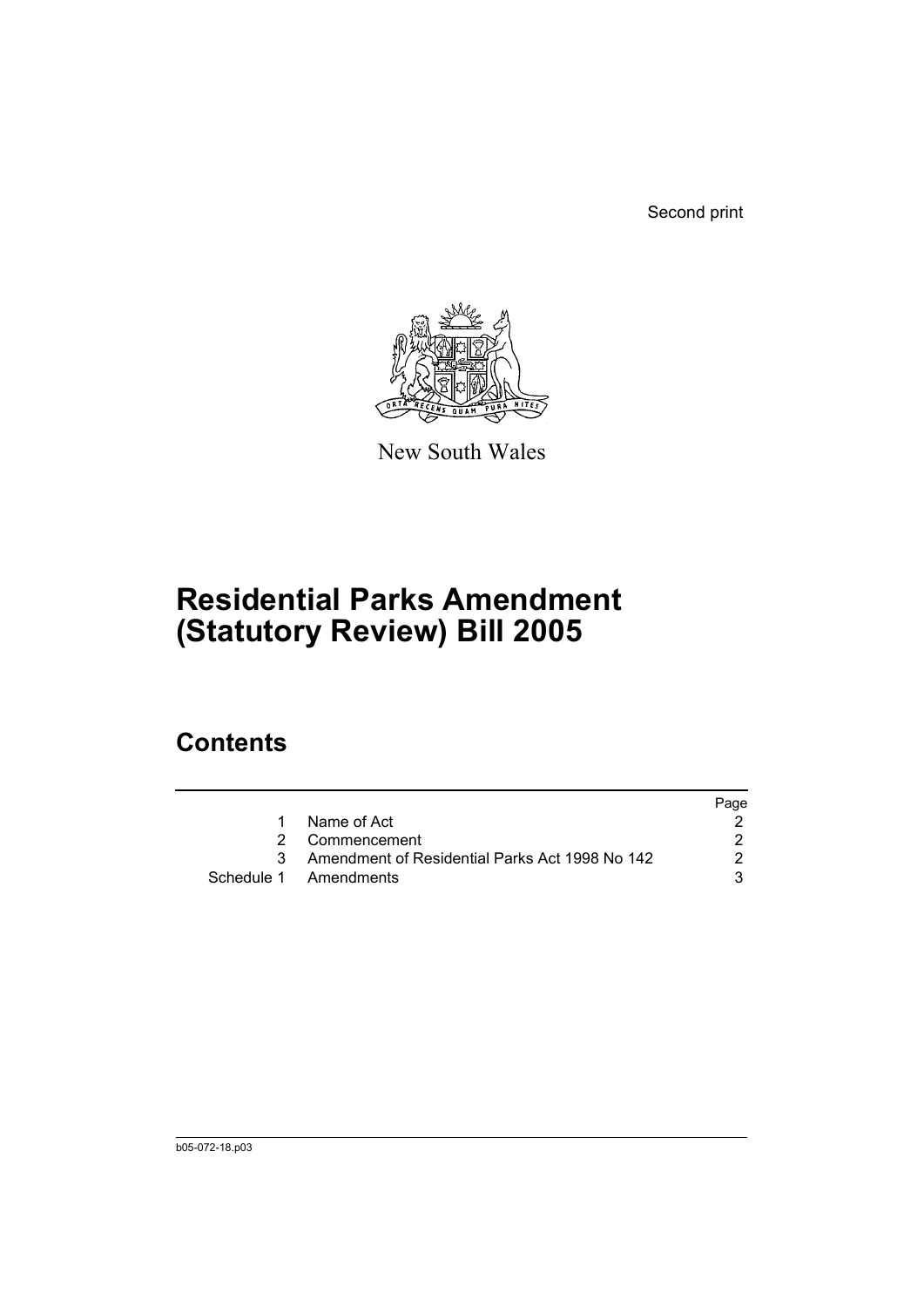Contents

Page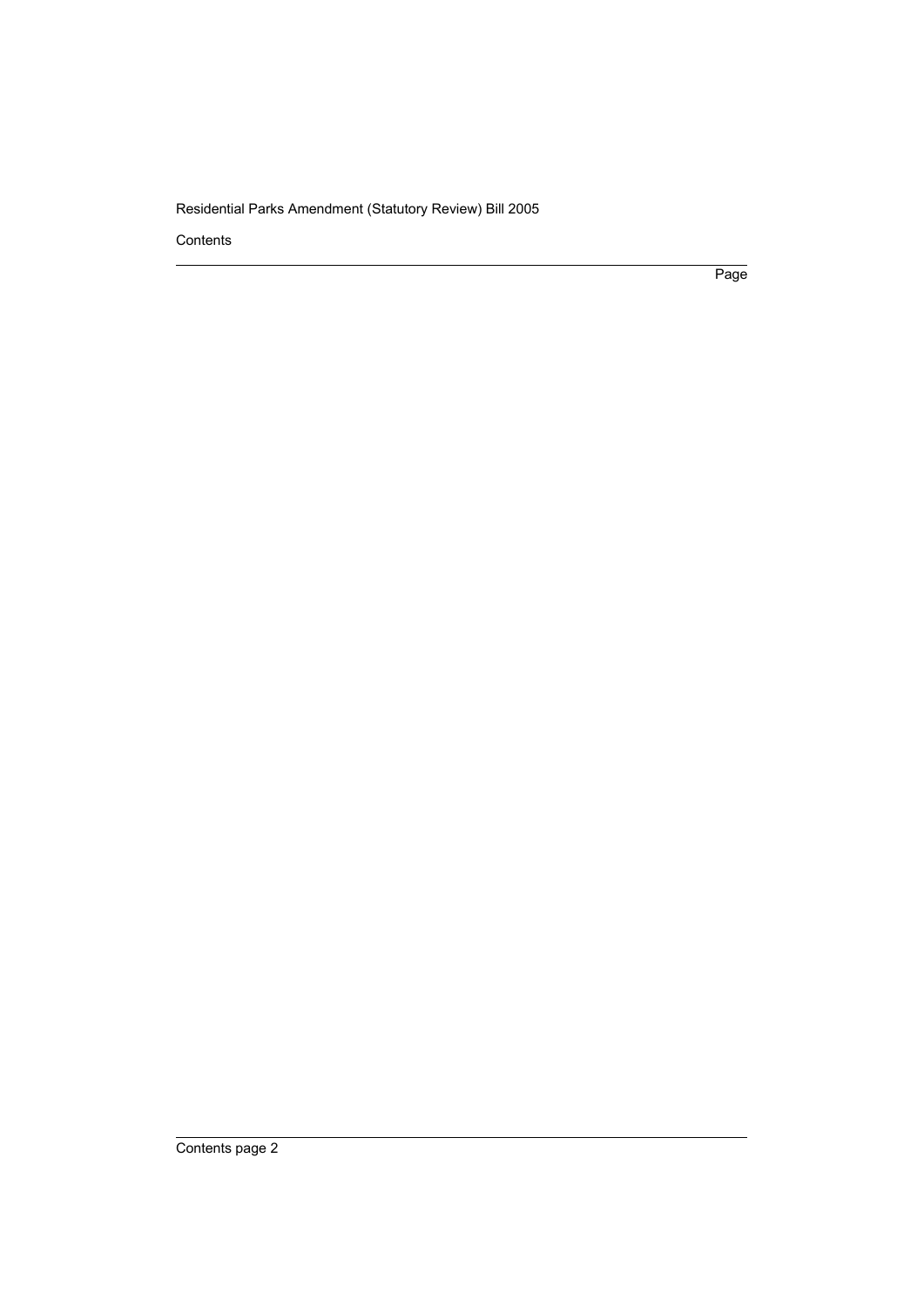*This PUBLIC BILL, originated in the LEGISLATIVE ASSEMBLY and, having this day passed, is now ready for presentation to the LEGISLATIVE COUNCIL for its concurrence.*

> *Clerk of the Legislative Assembly. Legislative Assembly,*



New South Wales

# **Residential Parks Amendment (Statutory Review) Bill 2005**

Act No , 2005

An Act to amend the *Residential Parks Act 1998* as a consequence of a review carried out under section 156 of that Act and in connection with which a report was tabled in Parliament in December 2004.

*EXAMINED*

*Chairman of Committees*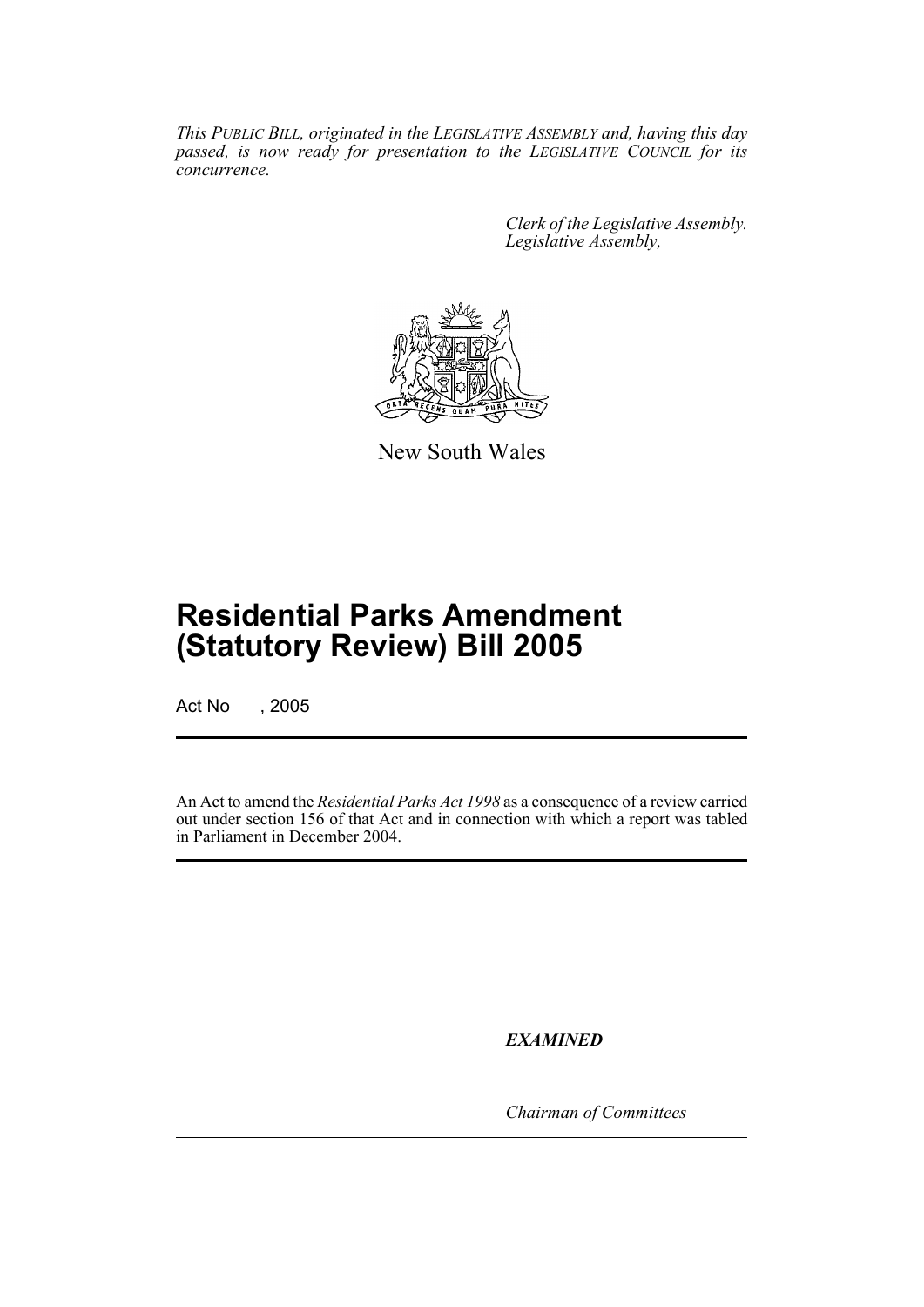<span id="page-3-2"></span><span id="page-3-1"></span><span id="page-3-0"></span>

|             | The Legislature of New South Wales enacts:                                                                                   |                     |
|-------------|------------------------------------------------------------------------------------------------------------------------------|---------------------|
| 1           | Name of Act                                                                                                                  | $\overline{2}$      |
|             | This Act is the Residential Parks Amendment (Statutory Review)<br>Act 2005.                                                  | 3<br>$\overline{4}$ |
| $\mathbf 2$ | <b>Commencement</b><br>This Act commences on a day or days to be appointed by proclamation.                                  | 5<br>6              |
| 3           | <b>Amendment of Residential Parks Act 1998 No 142</b><br>The Residential Parks Act 1998 is amended as set out in Schedule 1. | 7<br>8              |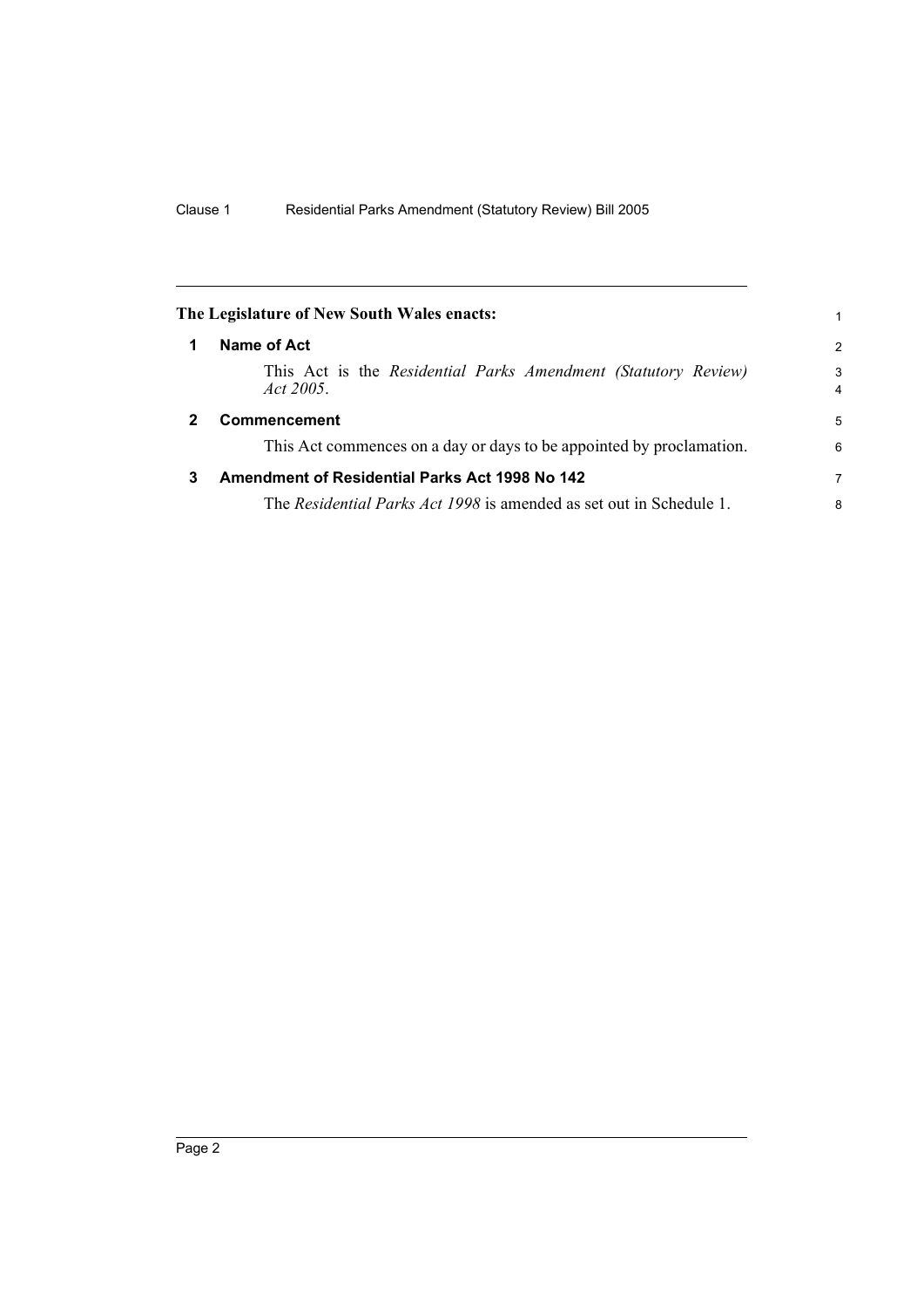Amendments Schedule 1

(Section 3)

1

2

<span id="page-4-0"></span>

| [1]   |    | <b>Section 3 Definitions</b>  |                                                                                                                                                                      | $\mathbf{3}$     |
|-------|----|-------------------------------|----------------------------------------------------------------------------------------------------------------------------------------------------------------------|------------------|
|       |    |                               | Insert in alphabetical order in section $3(1)$ :                                                                                                                     | 4                |
|       |    |                               | <b>Department</b> means the Department of Commerce.                                                                                                                  | 5                |
| [2]   |    |                               | Section 3 (1), definition of "Director-General"                                                                                                                      | 6                |
|       |    | Omit "of Fair Trading".       |                                                                                                                                                                      | $\overline{7}$   |
| $[3]$ |    |                               | Section 3 (1), definition of "investigator"                                                                                                                          | 8                |
|       |    |                               | Omit the definition. Insert instead:                                                                                                                                 | $\boldsymbol{9}$ |
|       |    |                               | <i>investigator</i> means:                                                                                                                                           | 10               |
|       |    | (a)                           | an officer of the Department for the time being appointed<br>under section 136A $(1)$ as an investigator, or                                                         | 11<br>12         |
|       |    | (b)                           | an investigator appointed under section 18 of the Fair<br>Trading Act 1987.                                                                                          | 13<br>14         |
| [4]   |    |                               | Section 3 (1), definition of "Park Disputes Committee"                                                                                                               | 15               |
|       |    | Omit the definition.          |                                                                                                                                                                      | 16               |
| [5]   |    |                               | Section 3 (1), definition of "residents committee"                                                                                                                   | 17               |
|       |    | Insert in alphabetical order: |                                                                                                                                                                      | 18               |
|       |    |                               | <i>residents committee</i> , in relation to a residential park, means the<br>residents committee convened for that park under section 66A.                           | 19<br>20         |
| [6]   |    | <b>Section 4A</b>             |                                                                                                                                                                      | 21               |
|       |    | Insert after section 4:       |                                                                                                                                                                      | 22               |
|       | 4A | <b>Objects of Act</b>         |                                                                                                                                                                      | 23               |
|       |    |                               | The objects of this Act are as follows:                                                                                                                              | 24               |
|       |    | (a)                           | to set out the respective rights and obligations of park<br>owners and residents, including their rights<br>and<br>obligations under residential tenancy agreements, | 25<br>26<br>27   |
|       |    | (b)                           | to establish legislative protection for residents,                                                                                                                   | 28               |
|       |    | (c)                           | to establish procedures for resolving disputes between<br>park owners and residents.                                                                                 | 29<br>30         |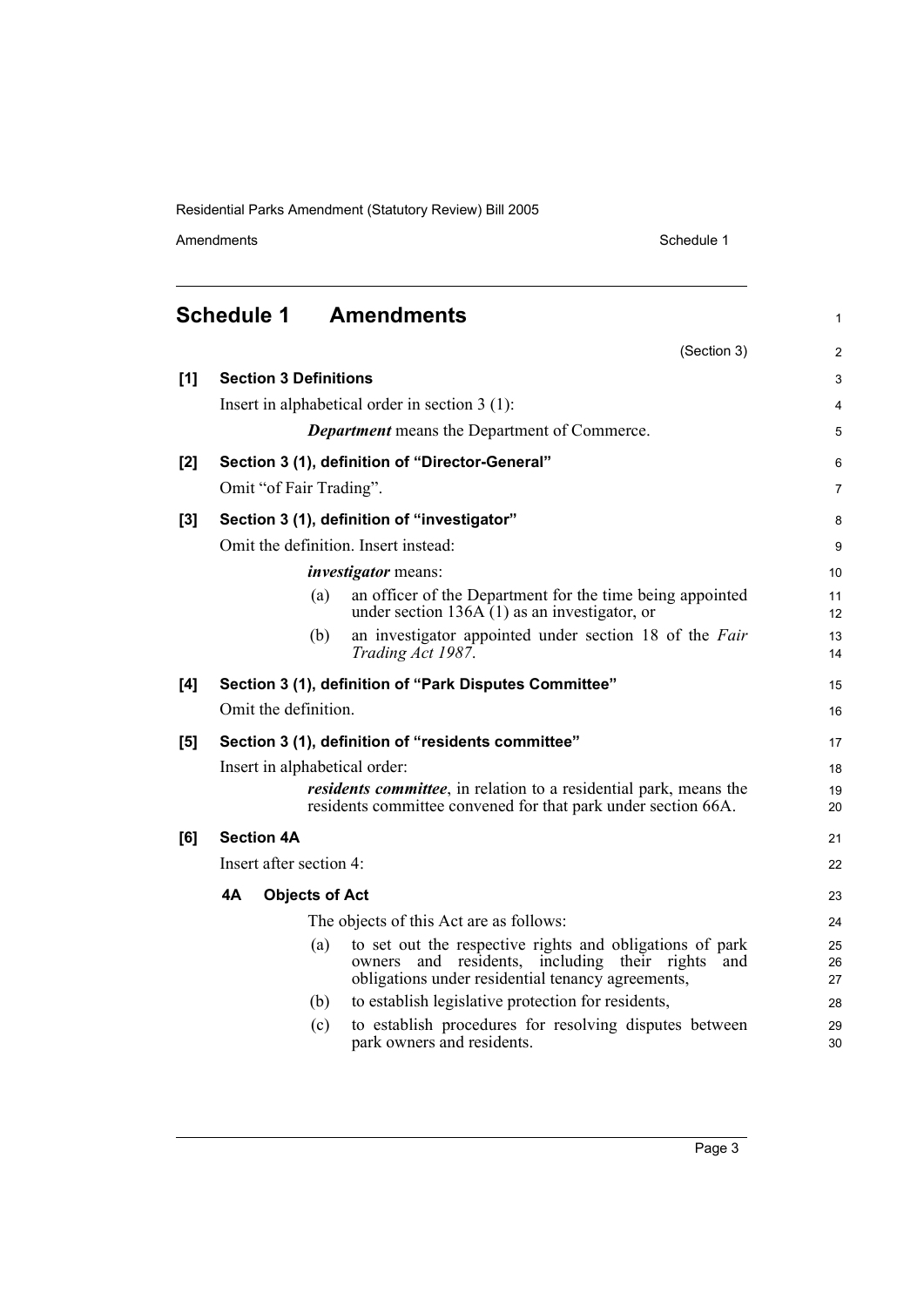| [7]    | <b>Section 5 Application of Act</b> |                       |                                                                                                                                                                                                                                               |                      |  |  |
|--------|-------------------------------------|-----------------------|-----------------------------------------------------------------------------------------------------------------------------------------------------------------------------------------------------------------------------------------------|----------------------|--|--|
|        |                                     |                       | Insert after section $5(1)$ :                                                                                                                                                                                                                 | $\overline{2}$       |  |  |
|        |                                     | (1A)                  | A person does not cease to occupy residential premises as the<br>person's principal place of residence by reason only that the<br>person is absent from the premises for the purpose of receiving<br>medical, nursing or domestic care.       | 3<br>4<br>5<br>6     |  |  |
| [8]    |                                     |                       | <b>Section 10 Additional terms</b>                                                                                                                                                                                                            | $\overline{7}$       |  |  |
|        |                                     |                       | Insert after section $10(1)$ :                                                                                                                                                                                                                | 8                    |  |  |
|        |                                     | (1A)                  | The regulations may regulate or prohibit the insertion of<br>additional terms with respect to such matters as may be<br>prescribed.                                                                                                           | 9<br>10<br>11        |  |  |
| [9]    |                                     | <b>Section 10 (2)</b> |                                                                                                                                                                                                                                               | 12                   |  |  |
|        |                                     |                       | Insert "or the regulations under subsection $(1A)$ " after "subsection $(1)$ ".                                                                                                                                                               | 13                   |  |  |
| $[10]$ |                                     |                       | Sections 12 (2), 29 (2), 33 (1), (2) and (4), 63 (3), 66 (6), 67 (2), 68 (1) and<br>$(2)$ , 69 $(1)$ , 70 $(5)$ , 72, 74 $(2)$ and $(3)$ , 75 $(2)$ and $(3)$ and 81 $(5)$                                                                    | 14<br>15             |  |  |
|        |                                     |                       | Omit "2 penalty units" wherever occurring. Insert instead "5 penalty units".                                                                                                                                                                  | 16                   |  |  |
| $[11]$ | <b>Section 16A</b>                  |                       |                                                                                                                                                                                                                                               |                      |  |  |
|        | Insert after section 16:            |                       |                                                                                                                                                                                                                                               |                      |  |  |
|        | 16A                                 |                       | What if there is no written agreement?                                                                                                                                                                                                        | 19                   |  |  |
|        |                                     | (1)                   | A park owner who, after the commencement of this section,<br>knowingly enters into a residential tenancy agreement that is not<br>in writing or that is only partly in writing is guilty of an offence.<br>Maximum penalty: 10 penalty units. | 20<br>21<br>22<br>23 |  |  |
|        |                                     | (2)                   | The fact that a residential tenancy agreement is not in writing<br>does not by itself mean that the agreement is void or voidable.                                                                                                            | 24<br>25             |  |  |
|        |                                     | (3)                   | A residential tenancy agreement that is not in writing is taken to<br>include the following standard terms:                                                                                                                                   | 26<br>27             |  |  |
|        |                                     |                       | each term set out in the relevant prescribed standard form<br>(a)<br>of residential tenancy agreement (with the blank spaces<br>filled in with appropriate details),                                                                          | 28<br>29<br>30       |  |  |
|        |                                     |                       | each term prescribed by the regulations.<br>(b)                                                                                                                                                                                               | 31                   |  |  |
|        |                                     | (4)                   | A residential tenancy agreement that is not in writing may<br>include additional terms only if:                                                                                                                                               | 32<br>33             |  |  |
|        |                                     |                       | they are consistent with this Act and every other Act, and<br>(a)                                                                                                                                                                             | 34                   |  |  |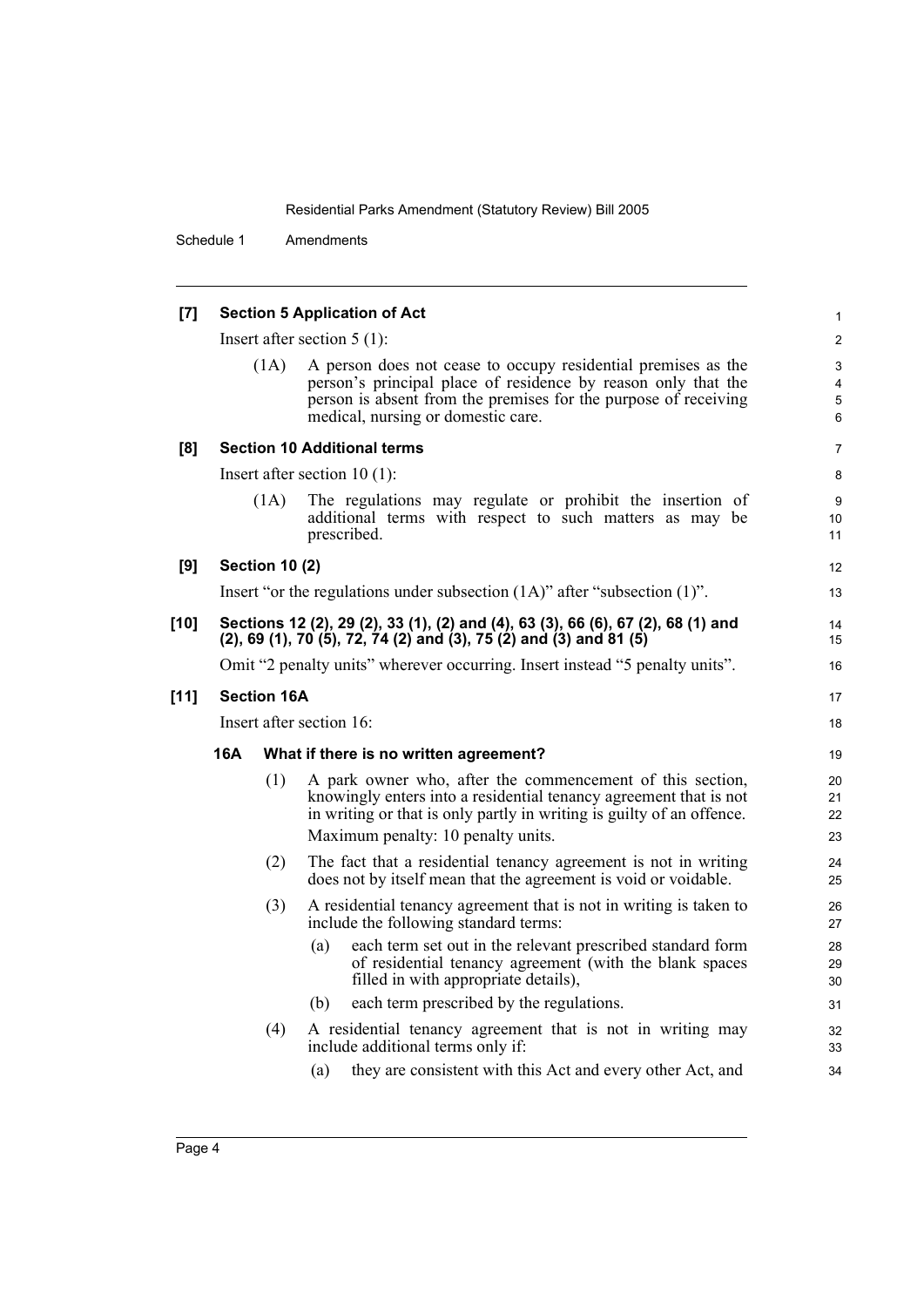Amendments Schedule 1

|        |           | they do not contravene the regulations referred to in<br>(b)<br>section 10 $(1A)$ , and                                                                                                                                                                                                                                   | $\mathbf{1}$<br>2          |
|--------|-----------|---------------------------------------------------------------------------------------------------------------------------------------------------------------------------------------------------------------------------------------------------------------------------------------------------------------------------|----------------------------|
|        |           | they are consistent with the standard terms referred to in<br>(c)<br>subsection $(3)$ .                                                                                                                                                                                                                                   | 3<br>$\overline{4}$        |
|        | (5)       | An additional term is void if the Tribunal so orders, on<br>application by a resident or a park owner, on being satisfied that<br>the additional term contravenes subsection (4).                                                                                                                                         | 5<br>6<br>$\overline{7}$   |
|        | (6)       | This section applies despite section 54A (which requires certain<br>contracts in relation to land to be in writing) of the <i>Conveyancing</i><br>Act 1919.                                                                                                                                                               | 8<br>9<br>10               |
| $[12]$ | agreement | Section 17 Park owner to give resident copy of residential tenancy                                                                                                                                                                                                                                                        | 11<br>12                   |
|        |           | Omit section 17 (1). Insert instead:                                                                                                                                                                                                                                                                                      | 13                         |
|        | (1)       | It is a term of every residential tenancy agreement that, before the<br>resident either:                                                                                                                                                                                                                                  | 14<br>15                   |
|        |           | signs a copy of the agreement and gives it back to the park<br>(a)<br>owner or park manager, or                                                                                                                                                                                                                           | 16<br>17                   |
|        |           | enters into occupation of the residential premises to which<br>(b)<br>the agreement relates,                                                                                                                                                                                                                              | 18<br>19                   |
|        |           | the park owner must give the resident a further copy of the<br>agreement, together with a separate list of the provisions of the<br>agreement that are additional to the provisions contained in the<br>standard form agreement referred to in section 9.                                                                 | 20<br>21<br>22<br>23       |
| $[13]$ |           | Sections 17 (3), 20 (2), 22 (6), 23 (6), 44, 46 (1) and (2), 47, 48 (1), (2) and<br>$(3)$ , 49 $(1)$ , $(2)$ and $(3)$ , 53, 78 $(3)$ and 146 $(1)$                                                                                                                                                                       | 24<br>25                   |
|        |           | Omit "5 penalty units" wherever occurring. Insert instead "10 penalty units".                                                                                                                                                                                                                                             | 26                         |
| $[14]$ |           | Section 27 Alterations and additions to, and replacement of, moveable<br>dwellings that belong to resident                                                                                                                                                                                                                | 27<br>28                   |
|        |           | Omit section 27 (1). Insert instead:                                                                                                                                                                                                                                                                                      | 29                         |
|        | (1)       | It is a term of every residential tenancy agreement under which<br>the residential premises consist of a residential site on which a<br>moveable dwelling belonging to the resident is located that the<br>resident must not, except with the park owner's written consent<br>or unless the agreement otherwise provides: | 30<br>31<br>32<br>33<br>34 |
|        |           | make any alteration or addition to the moveable dwelling<br>(a)<br>that is visible from outside the moveable dwelling, or                                                                                                                                                                                                 | 35<br>36                   |
|        |           | replace the moveable dwelling with another moveable<br>(b)<br>dwelling.                                                                                                                                                                                                                                                   | 37<br>38                   |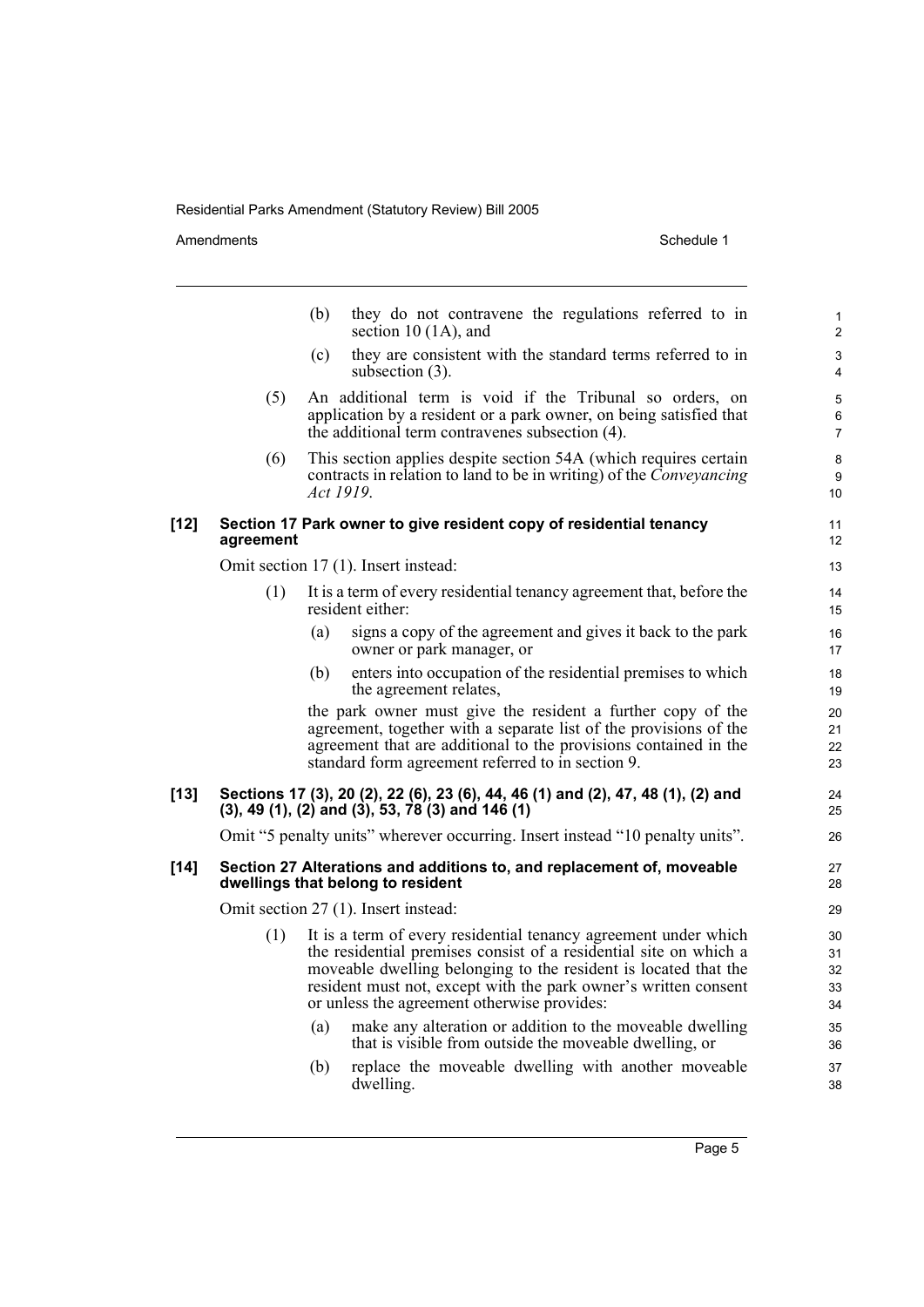| $[15]$ |                                   |      | Section 36 Payment of rates, taxes and charges generally                                                                                                                                                             | $\mathbf{1}$         |
|--------|-----------------------------------|------|----------------------------------------------------------------------------------------------------------------------------------------------------------------------------------------------------------------------|----------------------|
|        | Omit section 36 $(1)$ (a).        |      |                                                                                                                                                                                                                      | 2                    |
| $[16]$ | Section 36 (1) (c)                |      |                                                                                                                                                                                                                      | 3                    |
|        |                                   |      | Insert "gas," before "electricity".                                                                                                                                                                                  | $\overline{4}$       |
| $[17]$ | electricity                       |      | Section 37 Resident may agree to pay certain charges for gas and                                                                                                                                                     | 5<br>6               |
|        |                                   |      | Insert "gas or" before "electricity" wherever occurring.                                                                                                                                                             | 7                    |
| $[18]$ | Section 37 (1), (2) and (3)       |      |                                                                                                                                                                                                                      | 8                    |
|        |                                   |      | Omit "the Code" wherever occurring. Insert instead "the relevant code".                                                                                                                                              | 9                    |
| $[19]$ | Section 37 (1) (b)                |      |                                                                                                                                                                                                                      | 10                   |
|        |                                   |      | Omit "(whether by reference to a published domestic tariff or otherwise)".                                                                                                                                           | 11                   |
| [20]   | Section 37 (2) (a1)               |      |                                                                                                                                                                                                                      | 12                   |
|        | Insert after section $37(2)(a)$ : |      |                                                                                                                                                                                                                      | 13                   |
|        |                                   | (a1) | the maximum amount that a person who consumed the<br>same amount of gas or electricity would have to pay if the<br>person were in other residential premises (not in a<br>residential park) in the same locality, or | 14<br>15<br>16<br>17 |
| $[21]$ | Section 37 (3) (d) and (e)        |      |                                                                                                                                                                                                                      | 18                   |
|        |                                   |      | Omit "(in kWh)" wherever occurring.                                                                                                                                                                                  | 19                   |
| $[22]$ | <b>Section 37 (6)</b>             |      |                                                                                                                                                                                                                      | 20                   |
|        |                                   |      | Omit the subsection. Insert instead:                                                                                                                                                                                 | 21                   |
|        | (6)                               |      | In this section, the relevant code means:                                                                                                                                                                            | 22                   |
|        |                                   | (a)  | in relation to gas, the code prescribed by the regulations for<br>the purposes of this paragraph with respect to gas, and                                                                                            | 23<br>24             |
|        |                                   | (b)  | in relation to electricity, the code prescribed by the<br>regulations for the purposes of this paragraph with respect<br>to electricity.                                                                             | 25<br>26<br>27       |
| $[23]$ |                                   |      | Section 38 Resident may agree to pay certain water consumption<br>charges other than for excess water (until 31 December 1999)                                                                                       | 28<br>29             |
|        | Omit the section.                 |      |                                                                                                                                                                                                                      | 30                   |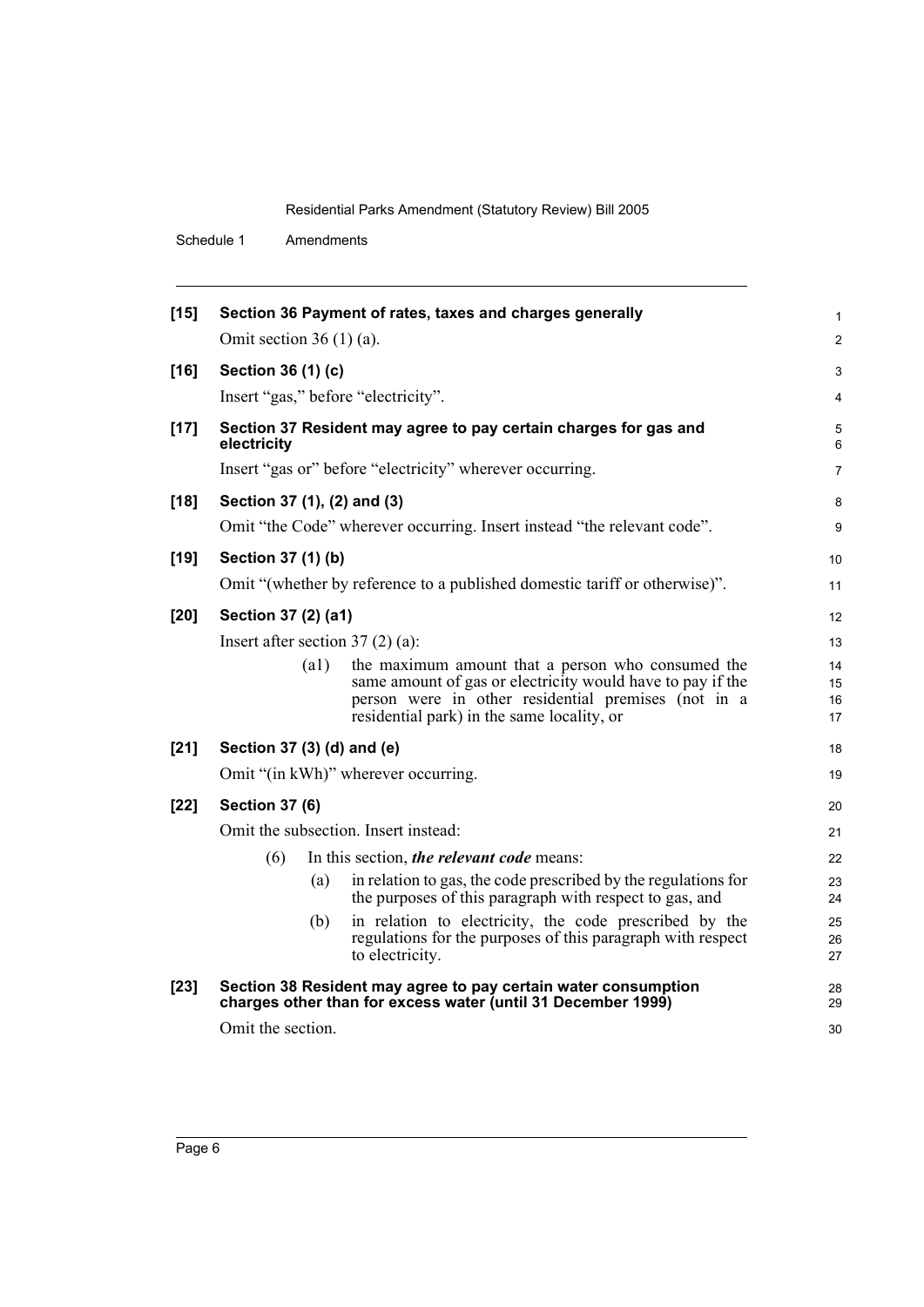| $[24]$ |                                 |                                                                                                                                                                                     | Section 39 Resident to pay certain charges for water                                                                                                                                                                                                                                                                                                                                                                                                      | $\mathbf{1}$                           |
|--------|---------------------------------|-------------------------------------------------------------------------------------------------------------------------------------------------------------------------------------|-----------------------------------------------------------------------------------------------------------------------------------------------------------------------------------------------------------------------------------------------------------------------------------------------------------------------------------------------------------------------------------------------------------------------------------------------------------|----------------------------------------|
|        | section $39(1)$ .               |                                                                                                                                                                                     | Insert "and water availability charges" after "water consumption charges" in                                                                                                                                                                                                                                                                                                                                                                              | $\overline{2}$<br>3                    |
| $[25]$ | <b>Section 39 (2)</b>           |                                                                                                                                                                                     |                                                                                                                                                                                                                                                                                                                                                                                                                                                           | 4                                      |
|        |                                 |                                                                                                                                                                                     | Insert "in relation to water consumption charges" after "is required to pay".                                                                                                                                                                                                                                                                                                                                                                             | 5                                      |
| $[26]$ | Section 39 (2A)                 |                                                                                                                                                                                     |                                                                                                                                                                                                                                                                                                                                                                                                                                                           | 6                                      |
|        | Insert after section $39(2)$ :  |                                                                                                                                                                                     |                                                                                                                                                                                                                                                                                                                                                                                                                                                           | $\overline{7}$                         |
|        | (2A)                            | If the resident is billed by the park owner, the amount that the<br>resident is required to pay in relation to water availability charges<br>is the lower of the following amounts: |                                                                                                                                                                                                                                                                                                                                                                                                                                                           | 8<br>9<br>10                           |
|        |                                 | (a)                                                                                                                                                                                 | the amount paid by the park owner in relation to the water<br>availability charges for the park divided by the number of<br>residential sites in the park,                                                                                                                                                                                                                                                                                                | 11<br>12<br>13                         |
|        |                                 | (b)                                                                                                                                                                                 | the amount prescribed by the regulations.                                                                                                                                                                                                                                                                                                                                                                                                                 | 14                                     |
| $[27]$ | <b>Section 39 (4)</b>           |                                                                                                                                                                                     |                                                                                                                                                                                                                                                                                                                                                                                                                                                           | 15                                     |
|        |                                 |                                                                                                                                                                                     | Insert "or water availability charges" after "water consumption charges".                                                                                                                                                                                                                                                                                                                                                                                 | 16                                     |
| $[28]$ |                                 |                                                                                                                                                                                     | Section 58 Orders as to excessive rent increases or rents                                                                                                                                                                                                                                                                                                                                                                                                 | 17                                     |
|        | Insert after section 58 $(2)$ : |                                                                                                                                                                                     |                                                                                                                                                                                                                                                                                                                                                                                                                                                           | 18                                     |
|        | (2A)                            |                                                                                                                                                                                     | A rent increase that does not exceed any increase in the<br>Consumer Price Index (All Groups) for Sydney, as published<br>from time to time by the Australian Statistician, during the period<br>since the rent was previously fixed may not be determined to be<br>excessive unless, during that period, there has been a reduction or<br>withdrawal, by the park owner, of any goods, services or facilities<br>provided with the residential premises. | 19<br>20<br>21<br>22<br>23<br>24<br>25 |
| [29]   |                                 |                                                                                                                                                                                     | <b>Section 66 Park Liaison Committee</b>                                                                                                                                                                                                                                                                                                                                                                                                                  | 26                                     |
|        | section 66 $(1)$ .              |                                                                                                                                                                                     | Insert "if a majority of those residents so request" after "for the park" in                                                                                                                                                                                                                                                                                                                                                                              | 27<br>28                               |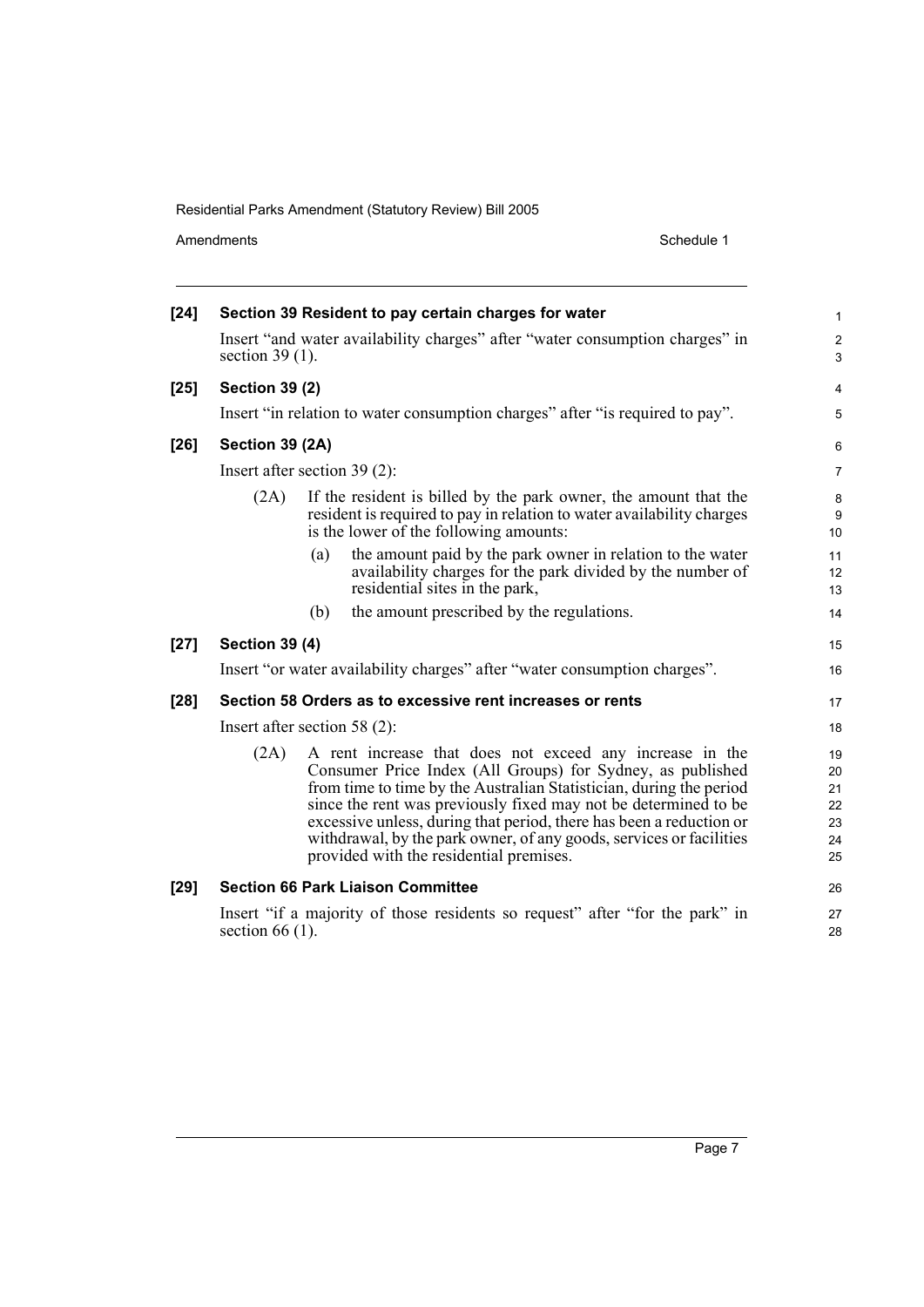|     |                                                                           | Sections 66A and 66B                                                                                                                                                                                                                                                                                                                                   |  |  |  |
|-----|---------------------------------------------------------------------------|--------------------------------------------------------------------------------------------------------------------------------------------------------------------------------------------------------------------------------------------------------------------------------------------------------------------------------------------------------|--|--|--|
|     | Insert after section 66:                                                  |                                                                                                                                                                                                                                                                                                                                                        |  |  |  |
| 66A | Residents committees and organisations (cf Act No 81 1999, section<br>70) |                                                                                                                                                                                                                                                                                                                                                        |  |  |  |
|     | (1)                                                                       | A residents committee may, with the consent of the residents of<br>a residential park, be established for the purpose of facilitating<br>discussion between residents and the park owner.                                                                                                                                                              |  |  |  |
|     | (2)                                                                       | A residents committee is to be elected by the residents.                                                                                                                                                                                                                                                                                               |  |  |  |
|     | (3)                                                                       | Only one residents committee may be established for a residential<br>park, and only residents of the park may be members of the<br>committee.                                                                                                                                                                                                          |  |  |  |
|     | (4)                                                                       | If more than one body or committee (regardless of its name)<br>purports to be the residents committee for a particular residential<br>park, the park owner or a resident of the park may apply to the<br>Tribunal for (and the Tribunal may make) an order determining<br>which body or committee (if any) is the residents committee for<br>the park. |  |  |  |
|     | (5)                                                                       | A residents committee may, subject to the regulations:                                                                                                                                                                                                                                                                                                 |  |  |  |
|     |                                                                           | determine its own procedure, and<br>(a)                                                                                                                                                                                                                                                                                                                |  |  |  |
|     |                                                                           | (b)<br>form any one or more sub-committees and determine their<br>procedure, and                                                                                                                                                                                                                                                                       |  |  |  |
|     |                                                                           | call meetings of all the residents of the park for the purpose<br>(c)<br>of considering and voting on any matter.                                                                                                                                                                                                                                      |  |  |  |
|     | (6)                                                                       | A park owner or park manager must not:                                                                                                                                                                                                                                                                                                                 |  |  |  |
|     |                                                                           | discourage or prevent the establishment of a residents<br>(a)<br>committee, or                                                                                                                                                                                                                                                                         |  |  |  |
|     |                                                                           | obstruct a residents committee in the exercise of its<br>(b)<br>functions or prevent it from using park facilities that are<br>generally available to residents.                                                                                                                                                                                       |  |  |  |
|     |                                                                           | Maximum penalty: 10 penalty units.                                                                                                                                                                                                                                                                                                                     |  |  |  |
|     | (7)                                                                       | Nothing in this section prevents the residents of a residential park<br>from establishing other committees for other purposes.                                                                                                                                                                                                                         |  |  |  |
| 66B |                                                                           | Regulations concerning residents committees (cf Act No 81 1999,<br>section 71)                                                                                                                                                                                                                                                                         |  |  |  |
|     | (1)                                                                       | The regulations may make provision for or with respect to the<br>election, functions and procedure of residents committees and<br>sub-committees.                                                                                                                                                                                                      |  |  |  |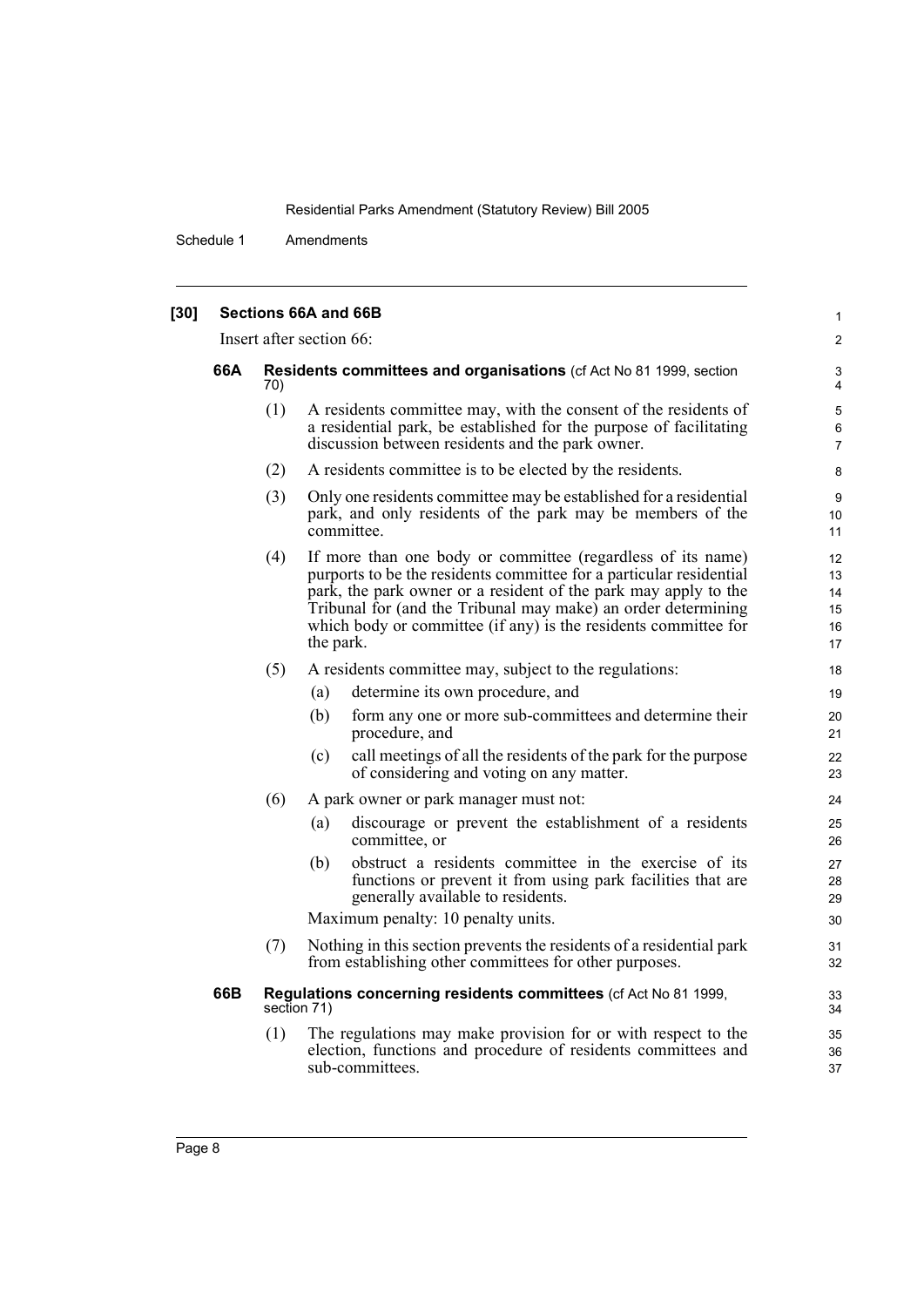Amendments Schedule 1

[31]

[33]

|        |     | (2)                |                             | The regulations may also prescribe model rules that may be<br>adopted by a residents committee.                                                                                                                                                          | $\mathbf{1}$<br>$\overline{2}$ |
|--------|-----|--------------------|-----------------------------|----------------------------------------------------------------------------------------------------------------------------------------------------------------------------------------------------------------------------------------------------------|--------------------------------|
| [31]   |     | <b>Section 71A</b> |                             |                                                                                                                                                                                                                                                          | 3                              |
|        |     |                    | Insert after section $71$ : |                                                                                                                                                                                                                                                          | 4                              |
|        | 71A | vehicles           |                             | Access to residential parks by emergency and home care service                                                                                                                                                                                           | 5<br>6                         |
|        |     |                    |                             | The park owner of a residential park must take all reasonable<br>steps to ensure that:                                                                                                                                                                   | $\overline{7}$<br>8            |
|        |     |                    | (a)                         | emergency and home care service personnel have<br>unimpeded vehicular access to the residential premises in<br>the park at all times, both by day and by night, and                                                                                      | 9<br>10<br>11                  |
|        |     |                    | (b)                         | that the residents of the park, and all relevant emergency<br>and home care service agencies, are consulted and kept<br>informed as to the arrangements made to secure that<br>access.                                                                   | 12<br>13<br>14<br>15           |
|        |     |                    |                             | Maximum penalty: 20 penalty units.                                                                                                                                                                                                                       | 16                             |
| [32]   |     |                    |                             | Section 73 Prospective residents have a right to certain information                                                                                                                                                                                     | 17                             |
|        |     |                    |                             | Insert "and, in particular, is there any prohibition on the on-site sale of that<br>dwelling" after "dwelling" in section $73(2)$ (f).                                                                                                                   | 18<br>19                       |
| $[33]$ |     |                    | Section 73 (2) (I)–(p)      |                                                                                                                                                                                                                                                          | 20                             |
|        |     |                    |                             | Insert after section 73 $(2)$ $(k)$ :                                                                                                                                                                                                                    | 21                             |
|        |     |                    | (1)                         | Has any development application been made during the<br>past 5 years under the <i>Environmental Planning and</i><br><i>Assessment Act 1979</i> for the redevelopment of the park or<br>for a change of use of the land on which the park is<br>situated? | 22<br>23<br>24<br>25<br>26     |
|        |     |                    | (m)                         | Have notices of termination been given to any residents<br>during the past 12 months in connection with any proposed<br>redevelopment of the park or any proposed change of use<br>of the land on which the park is situated?                            | 27<br>28<br>29<br>30           |
|        |     |                    | (n)                         | Would the park owner be prepared to buy the resident's<br>moveable dwelling if the resident were to decide to live<br>elsewhere?                                                                                                                         | 31<br>32<br>33                 |
|        |     |                    | (0)                         | Is the park situated within a Crown reserve or a National<br>Parks and Wildlife reserve?                                                                                                                                                                 | 34<br>35                       |
|        |     |                    | (p)                         | What arrangements exist for the supply of energy to the<br>residential site, and at what cost to the resident will energy<br>be supplied?                                                                                                                | 36<br>37<br>38                 |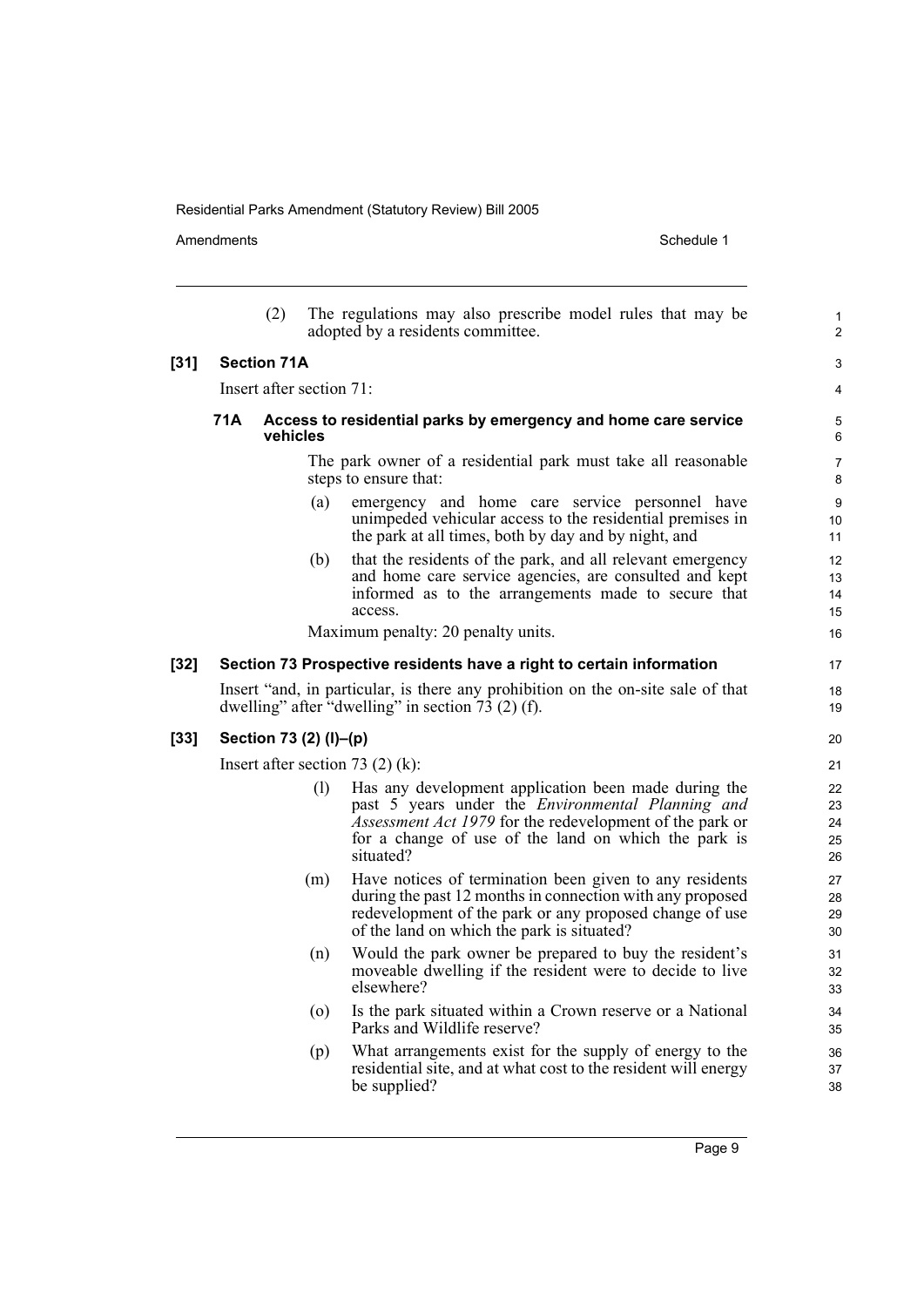16 17

24 25

26 27

28 29

30 31

| $[34]$ | <b>Section 73 (3)</b>                                                                                                                                                                                                                                                                                      |  |  |  |  |  |  |
|--------|------------------------------------------------------------------------------------------------------------------------------------------------------------------------------------------------------------------------------------------------------------------------------------------------------------|--|--|--|--|--|--|
|        | Omit the subsection. Insert instead:                                                                                                                                                                                                                                                                       |  |  |  |  |  |  |
|        | (3)<br>The park owner must not enter into a residential tenancy<br>agreement unless the prospective resident has been provided with<br>the following documents:                                                                                                                                            |  |  |  |  |  |  |
|        | a copy of the document referred to in subsection (2),<br>(a)                                                                                                                                                                                                                                               |  |  |  |  |  |  |
|        | (b)<br>a copy of the park rules for the residential park,                                                                                                                                                                                                                                                  |  |  |  |  |  |  |
|        | a document that clearly states that a resident's right to<br>(c)<br>occupy residential premises under such an agreement:<br>is a leasehold right only, and not a freehold right or<br>(i)<br>other right of an unlimited or perpetual nature, and<br>may, in certain circumstances, be terminated,<br>(ii) |  |  |  |  |  |  |
|        | (d)<br>such other documents as are prescribed by the regulations<br>for the purposes of this paragraph.                                                                                                                                                                                                    |  |  |  |  |  |  |
|        | Maximum penalty: 20 penalty units.                                                                                                                                                                                                                                                                         |  |  |  |  |  |  |
| $[35]$ | <b>Section 74A</b>                                                                                                                                                                                                                                                                                         |  |  |  |  |  |  |
|        | Insert after section 74:                                                                                                                                                                                                                                                                                   |  |  |  |  |  |  |
|        | 74A<br><b>False or misleading information</b>                                                                                                                                                                                                                                                              |  |  |  |  |  |  |
|        | A park owner must not, in purported compliance with any<br>requirement of this Act, give to any resident or prospective<br>resident any information that the park owner knows to be false or<br>misleading in a material particular.<br>Maximum penalty: 20 penalty units.                                 |  |  |  |  |  |  |
| $[36]$ | Section 81 Provisions relating to on-site sale of moveable dwellings                                                                                                                                                                                                                                       |  |  |  |  |  |  |
|        | Insert "or residential site" after "the moveable dwelling" in section 81 (1).                                                                                                                                                                                                                              |  |  |  |  |  |  |
| $[37]$ | <b>Section 81 (2)</b>                                                                                                                                                                                                                                                                                      |  |  |  |  |  |  |
|        | Omit "in or on the moveable dwelling while it is installed".                                                                                                                                                                                                                                               |  |  |  |  |  |  |
| $[38]$ | <b>Section 81 (3)</b>                                                                                                                                                                                                                                                                                      |  |  |  |  |  |  |
|        | Omit "in or on the moveable dwelling while installed".                                                                                                                                                                                                                                                     |  |  |  |  |  |  |
| $[39]$ | <b>Section 81 (4)</b>                                                                                                                                                                                                                                                                                      |  |  |  |  |  |  |
|        | Omit "in or on the moveable dwelling while installed".                                                                                                                                                                                                                                                     |  |  |  |  |  |  |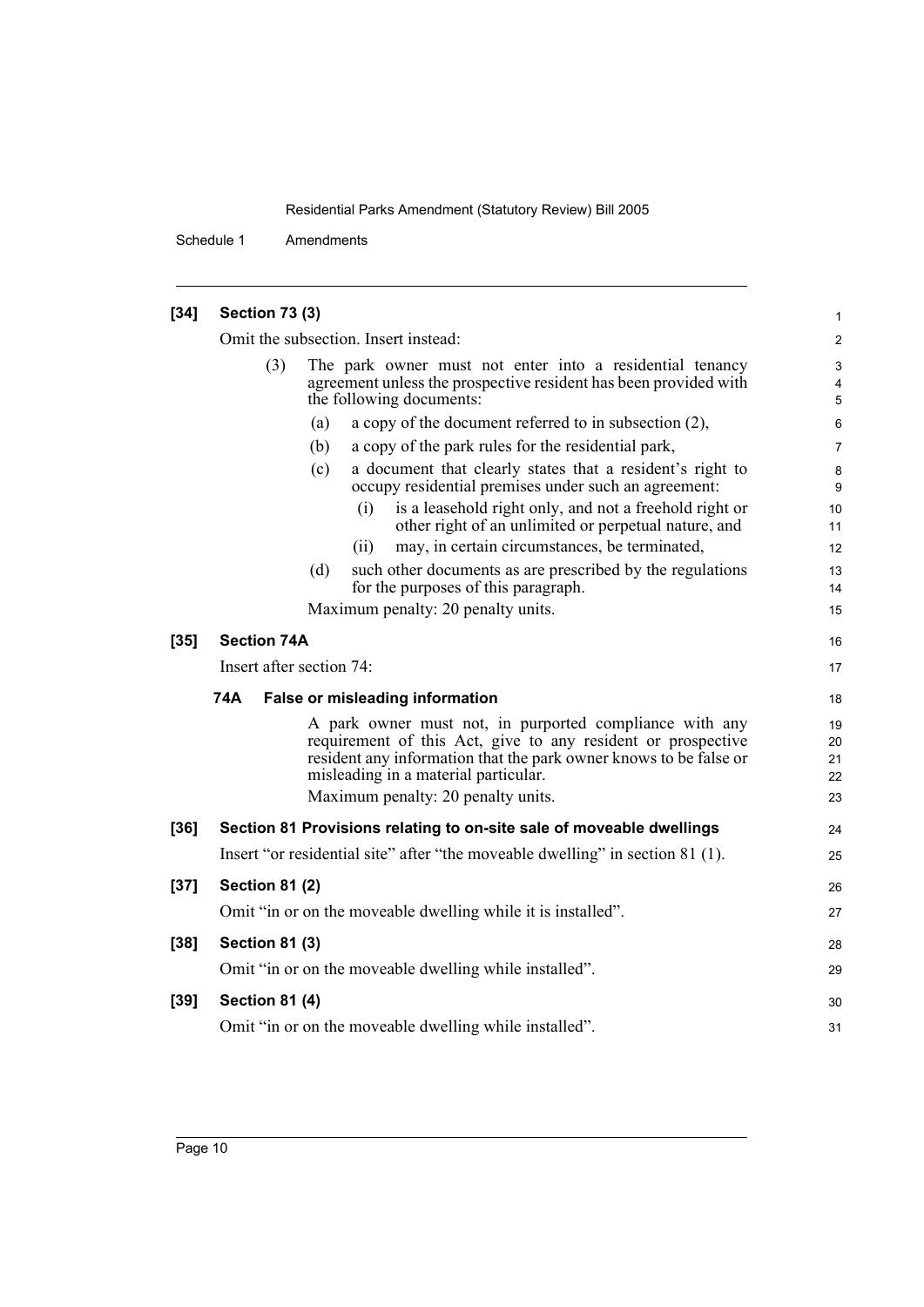| $[40]$ | <b>Section 81 (5)</b>          |     |     |                                                                                                                                                                                                                                       | $\mathbf{1}$                  |
|--------|--------------------------------|-----|-----|---------------------------------------------------------------------------------------------------------------------------------------------------------------------------------------------------------------------------------------|-------------------------------|
|        |                                |     |     | Omit "in or on the moveable dwelling".                                                                                                                                                                                                | 2                             |
|        |                                |     |     | Insert instead "on the residential site".                                                                                                                                                                                             | 3                             |
| $[41]$ |                                |     |     | Section 82 Restriction on sale on-site                                                                                                                                                                                                | 4                             |
|        | Insert after section $82$ (1): |     |     |                                                                                                                                                                                                                                       | 5                             |
|        | (1A)                           |     |     | A provision of a residential tenancy agreement that sets out a<br>restriction of the kind referred to in subsection (1) is<br>unenforceable unless notice of the restriction has been duly given<br>pursuant to section 73 $(2)$ (f). | 6<br>$\overline{7}$<br>8<br>9 |
| $[42]$ | <b>Section 82 (2)</b>          |     |     |                                                                                                                                                                                                                                       | 10                            |
|        |                                |     |     | Omit "2 penalty units". Insert instead "20 penalty units".                                                                                                                                                                            | 11                            |
| $[43]$ | <b>Section 85A</b>             |     |     |                                                                                                                                                                                                                                       | 12                            |
|        | Insert after section 85:       |     |     |                                                                                                                                                                                                                                       | 13                            |
|        | 85A                            |     |     | Moveable dwelling not a fixture                                                                                                                                                                                                       | 14                            |
|        |                                | (1) |     | A moveable dwelling situated on a residential site is not, for any<br>purpose, to be regarded as a fixture, regardless of the manner in<br>which it is attached to the land.                                                          | 15<br>16<br>17                |
|        |                                | (2) |     | This section does not apply to a moveable dwelling that is owned<br>by the park owner.                                                                                                                                                | 18<br>19                      |
| $[44]$ |                                |     |     | <b>Section 87 Park Disputes Committee</b>                                                                                                                                                                                             | 20                            |
|        | Omit the section.              |     |     |                                                                                                                                                                                                                                       | 21                            |
| $[45]$ |                                |     |     | Section 88 Applications to Tribunal about new or amended park rules                                                                                                                                                                   | 22                            |
|        |                                |     |     | Omit section 88 (1) and (2). Insert instead:                                                                                                                                                                                          | 23                            |
|        |                                | (1) |     | If a dispute arises in relation to:                                                                                                                                                                                                   | 24                            |
|        |                                |     | (a) | the introduction of new park rules for a residential park, or                                                                                                                                                                         | 25                            |
|        |                                |     | (b) | an amendment to the existing park rules for a residential<br>park,                                                                                                                                                                    | 26<br>27                      |
|        |                                |     |     | an application to have the dispute heard may be made to the<br>Tribunal by any resident.                                                                                                                                              | 28<br>29                      |
| $[46]$ | Section 88 (3), (4) and (5)    |     |     |                                                                                                                                                                                                                                       | 30                            |
|        |                                |     |     | Omit "Park Disputes Committee" wherever occurring.                                                                                                                                                                                    | 31                            |
|        | Insert instead "Tribunal".     |     |     |                                                                                                                                                                                                                                       | 32                            |
|        |                                |     |     |                                                                                                                                                                                                                                       |                               |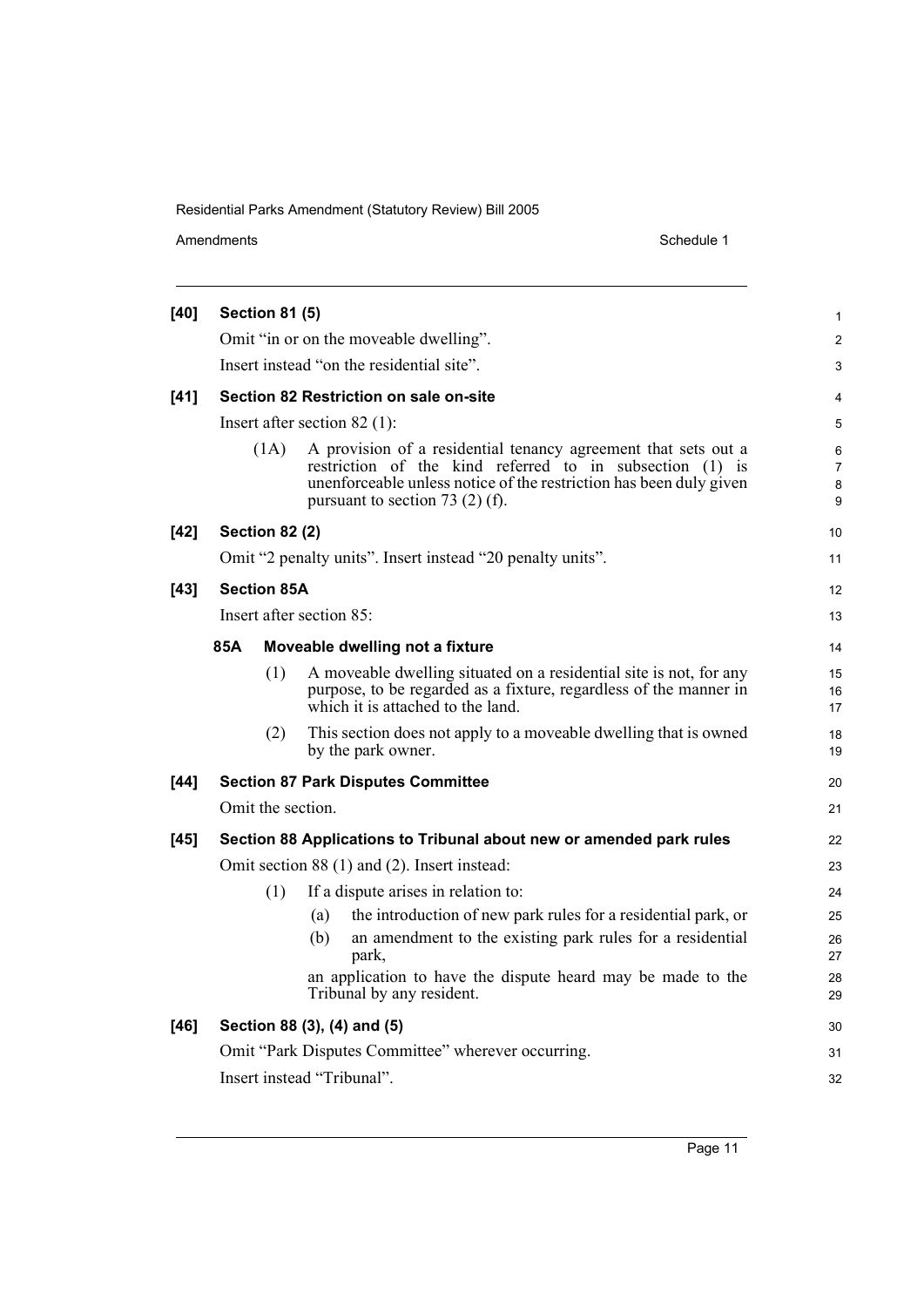| $[47]$ | <b>Section 88 (3)</b>          |     |                                                                                                                                                                                                                                  | $\mathbf{1}$         |  |
|--------|--------------------------------|-----|----------------------------------------------------------------------------------------------------------------------------------------------------------------------------------------------------------------------------------|----------------------|--|
|        | Omit "or park owner".          |     |                                                                                                                                                                                                                                  | $\overline{2}$       |  |
| $[48]$ | Section 88 (6A)                |     |                                                                                                                                                                                                                                  |                      |  |
|        | Insert after section $88(6)$ : |     |                                                                                                                                                                                                                                  |                      |  |
|        | (6A)                           |     | The Tribunal may make an order:                                                                                                                                                                                                  | 5                    |  |
|        |                                | (a) | setting aside the new park rules or the amendment to the<br>existing park rules, or                                                                                                                                              | 6<br>$\overline{7}$  |  |
|        |                                | (b) | modifying the operation of the new or amended park rules<br>in their application to some or all of the residents of the<br>residential park, or                                                                                  | 8<br>9<br>10         |  |
|        |                                | (c) | upholding the new park rules or the amendment to the<br>existing park rules.                                                                                                                                                     | 11<br>12             |  |
| $[49]$ | <b>Section 88 (7)</b>          |     |                                                                                                                                                                                                                                  | 13                   |  |
|        |                                |     | Omit ", unless an application under section 88 is made within that time".                                                                                                                                                        | 14                   |  |
| $[50]$ |                                |     | Section 89 Application to Tribunal to reconsider certain disputes relating<br>to park rules in residential parks                                                                                                                 |                      |  |
|        | Omit the section.              |     |                                                                                                                                                                                                                                  | 17                   |  |
| $[51]$ | park rules                     |     | Section 90 Application to Tribunal regarding disputes about existing                                                                                                                                                             | 18<br>19             |  |
|        |                                |     | Omit section 90 (1) and (2). Insert instead:                                                                                                                                                                                     | 20                   |  |
|        | (1)                            |     | If a dispute arises in relation to the legal validity of a park rule for<br>a residential park, an application to have the dispute heard may<br>be made to the Tribunal by any resident or by the park owner or<br>park manager. | 21<br>22<br>23<br>24 |  |
| $[52]$ | resolution                     |     | Section 91 Tribunal may refer certain matters for alternative dispute                                                                                                                                                            | 25<br>26             |  |
|        | Omit section 91 $(2)$ $(a)$ .  |     |                                                                                                                                                                                                                                  | 27                   |  |
| $[53]$ | Section 91 (2) (c)             |     |                                                                                                                                                                                                                                  | 28                   |  |
|        |                                |     | Omit "Department of Fair Trading's". Insert instead "Department's".                                                                                                                                                              | 29                   |  |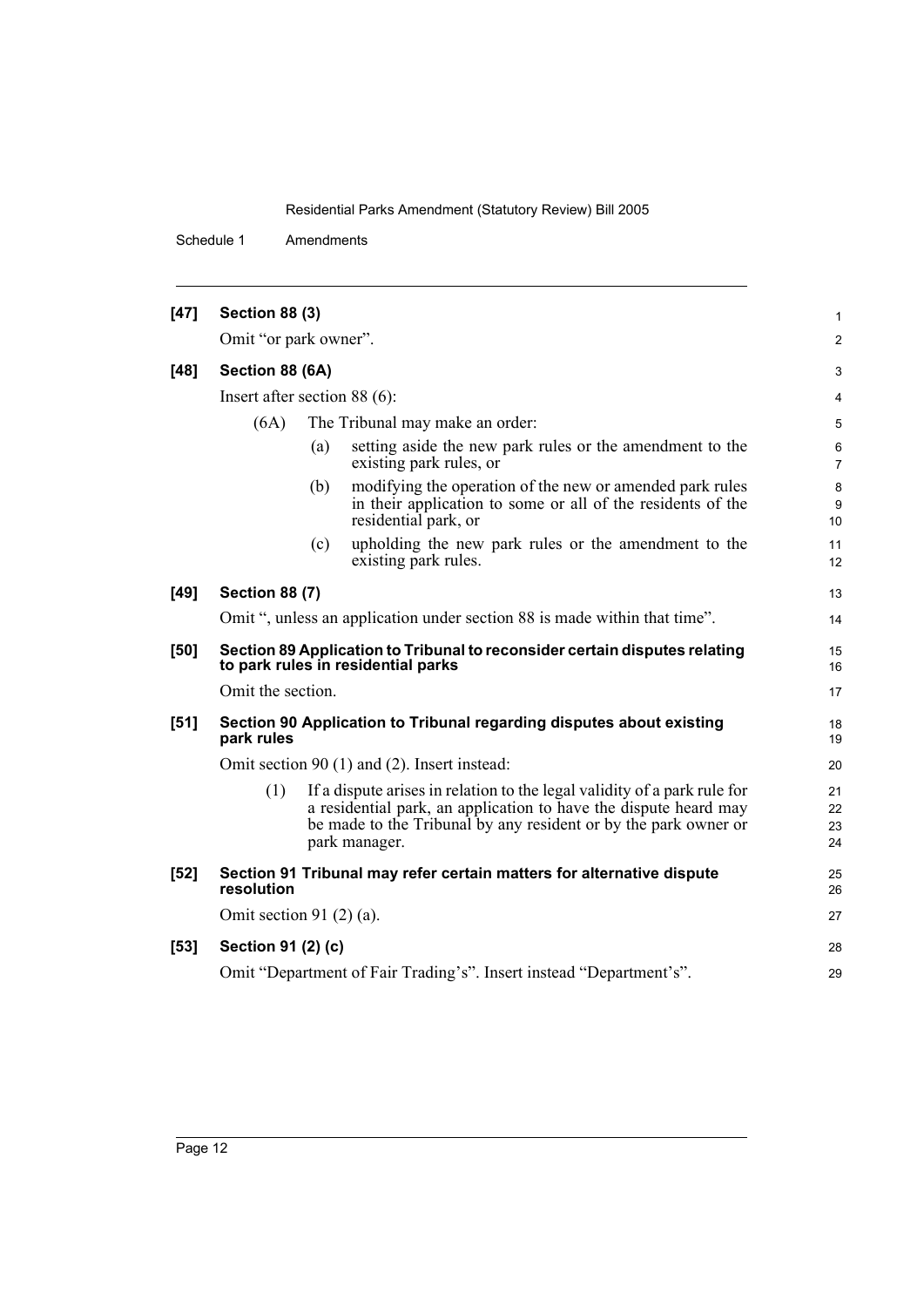| $[54]$ |                                      |        | Section 102 Termination by park owner for change of use                                                                                                                                                                                                          | 1                                                  |  |
|--------|--------------------------------------|--------|------------------------------------------------------------------------------------------------------------------------------------------------------------------------------------------------------------------------------------------------------------------|----------------------------------------------------|--|
|        | Insert after section $102$ (1):      |        |                                                                                                                                                                                                                                                                  | 2                                                  |  |
|        | (1A)                                 |        | Notice of termination may not be given on the ground of a change<br>of use that requires development consent under the<br>Environmental Planning and Assessment Act 1979 unless<br>development consent for the proposed use has been obtained<br>under that Act. | 3<br>4<br>$\mathbf 5$<br>$\,6\,$<br>$\overline{7}$ |  |
|        | (1B)                                 | 102AA. | Notice of termination may not be given on the ground of a change<br>of use that does not require development consent under the<br>Environmental Planning and Assessment Act 1979 unless<br>consent for the issue of the notice has been obtained under section   | 8<br>9<br>10<br>11<br>12                           |  |
|        | (1C)                                 |        | Within 7 days after giving a notice of termination under this<br>section, the park owner must cause written notice of that fact to<br>be given to the Director-General of the Department of Housing.                                                             | 13<br>14<br>15                                     |  |
| $[55]$ | <b>Section 102 (2)</b>               |        |                                                                                                                                                                                                                                                                  | 16                                                 |  |
|        | Omit the subsection. Insert instead: |        |                                                                                                                                                                                                                                                                  |                                                    |  |
|        | (2)                                  |        | A notice of termination in respect of a residential site must not<br>specify a date for vacating the residential site earlier than:                                                                                                                              | 18<br>19                                           |  |
|        |                                      | (a)    | 12 months after the day on which the notice is given, or                                                                                                                                                                                                         | 20                                                 |  |
|        |                                      | (b)    | in the case of an agreement that creates a tenancy for a<br>fixed term, the day following the date on which the fixed<br>term ends,                                                                                                                              | 21<br>22<br>23                                     |  |
|        |                                      |        | whichever is the later.                                                                                                                                                                                                                                          | 24                                                 |  |
| $[56]$ | <b>Section 102 (4)</b>               |        |                                                                                                                                                                                                                                                                  | 25                                                 |  |
|        |                                      |        | Omit the subsection. Insert instead:                                                                                                                                                                                                                             | 26                                                 |  |
|        | (4)                                  |        | A notice of termination under this section must include the<br>following statements, either in the body of the notice or in a<br>separate document accompanying the notice:                                                                                      | 27<br>28<br>29                                     |  |
|        |                                      | (a)    | a statement to the effect that the resident is not required to<br>deliver up vacant possession of the residential premises<br>until ordered to do so by the Tribunal,                                                                                            | 30<br>31<br>32                                     |  |
|        |                                      |        | (b) a statement to the effect that the resident may be entitled to<br>be paid compensation under section 128 which, if payable,<br>must be paid in full before the resident is required to<br>deliver up vacant possession,                                      | 33<br>34<br>35<br>36                               |  |
|        |                                      | (c)    | such other statements as may be prescribed by the<br>regulations.                                                                                                                                                                                                | 37<br>38                                           |  |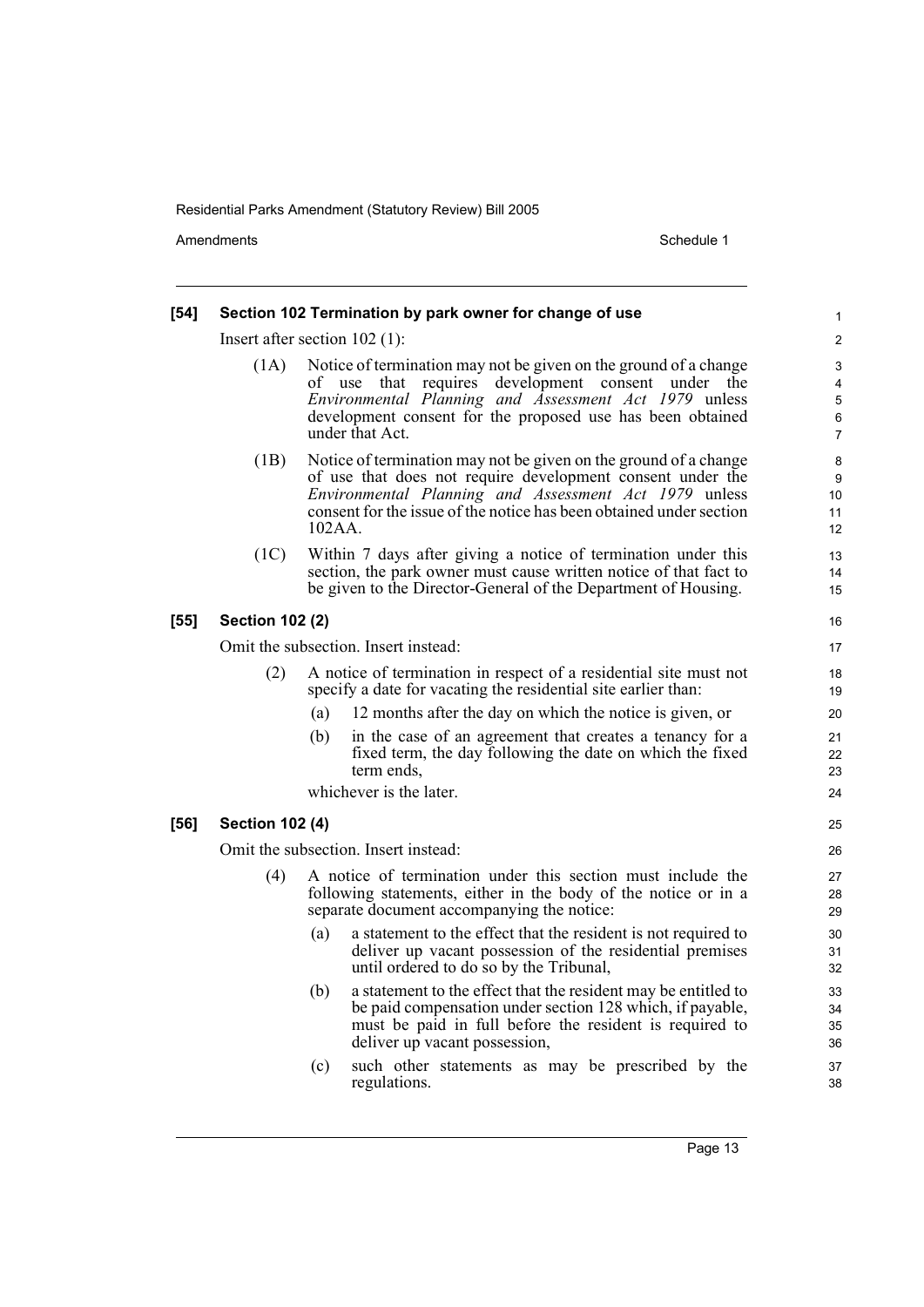Schedule 1 Amendments

#### **[57] Section 102AA**

Insert after section 102:

#### **102AA Consent by Tribunal to notice of termination on ground of change of use**

(1) A park owner may apply to the Tribunal for consent to the issue of a notice of termination in respect of a residential site on the ground of a change of use of the land on which the residential site is situated, being a change of use for which development consent is not required under the *Environmental Planning and Assessment Act 1979*.

1  $\mathfrak{p}$ 

- (2) Consent to the issue of the notice is not to be granted unless the Tribunal is satisfied that the park owner genuinely intends to use the land for a purpose other than that of a residential site.
- (3) Before determining an application under this section, the Tribunal:
	- (a) must ensure that both the park owner and the residents are given a reasonable opportunity to make submissions to the Tribunal with respect to the proposed change of use, and
	- (b) must give proper consideration to any such submissions that are duly made.

#### **[58] Section 113 Application to Tribunal by park owner for termination and order for possession**

Insert after section 113 (3):

- (3A) The Tribunal must not make an order for possession as a consequence of an order terminating a residential tenancy agreement pursuant to a notice given by the park owner on the ground referred to in section 102 (Termination by park owner for change of use) unless it is satisfied that:
	- (a) compensation for the cost of relocating the dwelling to its new location has been determined under section 128, or
	- (b) the park owner has agreed to buy the dwelling from the resident at a price no less than its value, as determined by the Tribunal under section 130A, or
	- (c) the park owner and the resident have reached an acceptable negotiated settlement, and that agreement is bona fide.

#### **[59] Section 128 Compensation for termination or relocation**

Insert "by agreement between the resident and the park owner or" after "fixed" in section 128 (1).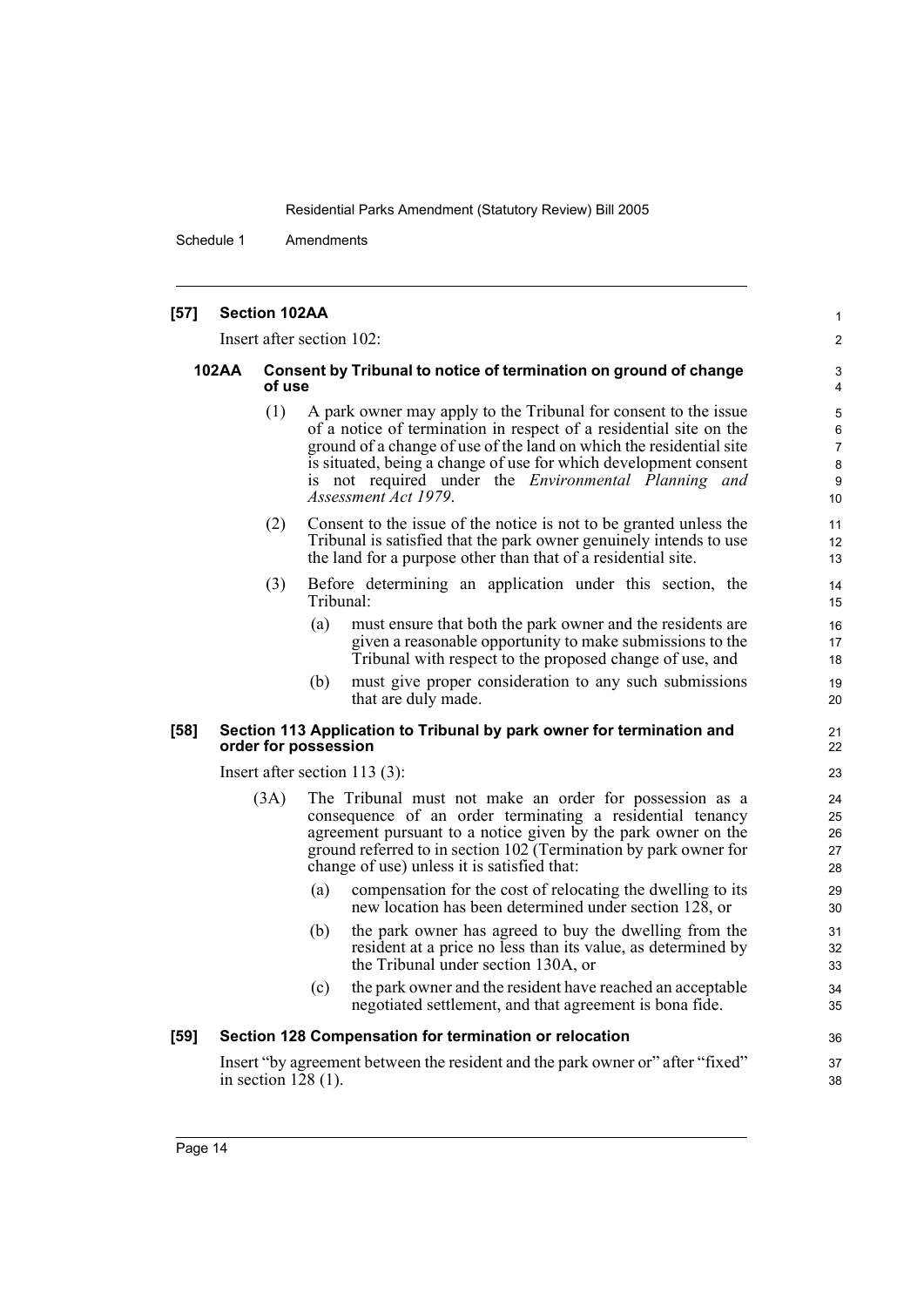| [60] |                                 | <b>Section 128 (2A)</b> |                                                                                                                                                                                                                                                                    | 1                    |
|------|---------------------------------|-------------------------|--------------------------------------------------------------------------------------------------------------------------------------------------------------------------------------------------------------------------------------------------------------------|----------------------|
|      | Insert after section $128(2)$ : |                         |                                                                                                                                                                                                                                                                    | 2                    |
|      |                                 | (2A)                    | An application for a further such order may be made by the<br>resident on the ground that the compensation fixed by any earlier<br>order or orders is inadequate, having regard to the matters<br>referred to in subsection $(3)$ or $(4)$ , as the case requires. | 3<br>4<br>5<br>6     |
| [61] |                                 | <b>Section 128 (6)</b>  |                                                                                                                                                                                                                                                                    | 7                    |
|      |                                 |                         | Omit "300". Insert instead "500".                                                                                                                                                                                                                                  | 8                    |
| [62] |                                 | <b>Section 128A</b>     |                                                                                                                                                                                                                                                                    | 9                    |
|      |                                 |                         | Insert after section 128:                                                                                                                                                                                                                                          | 10                   |
|      |                                 |                         |                                                                                                                                                                                                                                                                    |                      |
|      | 128A                            |                         | Compensation to be paid in advance                                                                                                                                                                                                                                 | 11                   |
|      |                                 | (1)                     | This section applies if the Tribunal makes an order fixing the                                                                                                                                                                                                     | 12                   |
|      |                                 |                         | amount of compensation that a resident is entitled to be paid by a<br>park owner as a consequence of:                                                                                                                                                              | 13<br>14             |
|      |                                 |                         | the resident giving up possession of residential premises,<br>(a)                                                                                                                                                                                                  | 15                   |
|      |                                 |                         | as referred to in section 102, or                                                                                                                                                                                                                                  | 16                   |
|      |                                 |                         | the resident relocating to a different residential site, as<br>(b)                                                                                                                                                                                                 | 17                   |
|      |                                 |                         | referred to in section 127.                                                                                                                                                                                                                                        | 18                   |
|      |                                 | (2)                     | Despite any other provision of this Act, a resident who becomes                                                                                                                                                                                                    | 19                   |
|      |                                 |                         | entitled to compensation before he or she gives up possession of                                                                                                                                                                                                   | 20                   |
|      |                                 |                         | residential premises may not be required to give up possession of<br>the premises until the compensation has been paid in full.                                                                                                                                    | 21<br>22             |
| [63] |                                 | <b>Section 130A</b>     |                                                                                                                                                                                                                                                                    | 23                   |
|      |                                 |                         |                                                                                                                                                                                                                                                                    |                      |
|      |                                 |                         | Insert after section 130:                                                                                                                                                                                                                                          | 24                   |
|      | 130A                            |                         | Tribunal may value dwellings to facilitate sale                                                                                                                                                                                                                    | 25                   |
|      |                                 | (1)                     | The object of this section is to enable the Tribunal to assist a park<br>owner and a resident to come to an agreement as to the value of<br>the resident's dwelling where there is a proposed sale of the<br>dwelling from the resident to the park owner.         | 26<br>27<br>28<br>29 |
|      |                                 | (2)                     | The Tribunal may, by order, determine the value of the resident's<br>dwelling and, for that purpose, may obtain a valuation of the<br>dwelling, or seek advice as to the valuation of the dwelling, from<br>one or more registered valuers.                        | 30<br>31<br>32<br>33 |
|      |                                 | (3)                     | An application for such an order may be made by the resident or<br>by the park owner, or by both.                                                                                                                                                                  | 34<br>35             |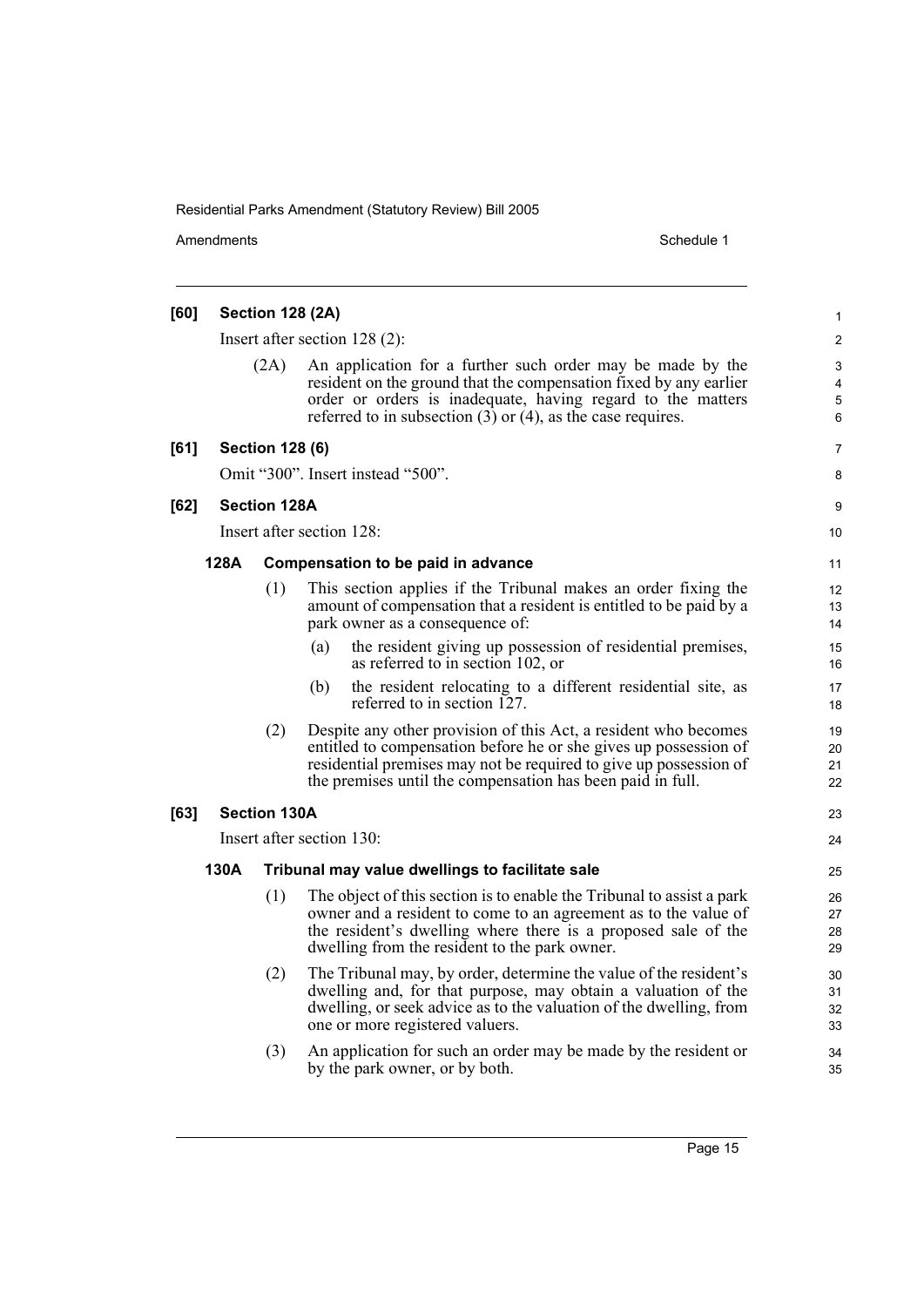|      | (4)               | The Tribunal's determination may not have regard to the<br>dwelling's location.                                                                                                                                                                                                                            | 1<br>$\overline{2}$                               |
|------|-------------------|------------------------------------------------------------------------------------------------------------------------------------------------------------------------------------------------------------------------------------------------------------------------------------------------------------|---------------------------------------------------|
|      | (5)               | The Tribunal's determination of the value of the resident's<br>dwelling is advisory only, and does not bind the resident or the<br>park owner or affect any agreement between them for the sale of<br>the dwelling.                                                                                        | $\mathbf{3}$<br>$\overline{\mathbf{4}}$<br>5<br>6 |
|      | (6)               | Any costs payable to a registered valuer for any valuation or<br>advice provided to the Tribunal for the purposes of proceedings<br>under this section are payable by the Tribunal, except to the<br>extent to which the regulations provide that the parties to the<br>proceedings are to pay such costs. | $\overline{7}$<br>8<br>9<br>10<br>11              |
|      | (7)               | The regulations may provide that the parties are to pay such costs:                                                                                                                                                                                                                                        | 12                                                |
|      |                   | in such proportions as are agreed between them or, failing<br>(a)<br>agreement, as are ordered by the Tribunal, or                                                                                                                                                                                         | 13<br>14                                          |
|      |                   | in any other manner prescribed by the regulations.<br>(b)                                                                                                                                                                                                                                                  | 15                                                |
|      | (8)               | In this section:                                                                                                                                                                                                                                                                                           | 16                                                |
|      |                   | <i>dwelling</i> means a relocatable home or a registrable moveable<br>dwelling with a rigid annexe attached to it.                                                                                                                                                                                         | 17<br>18                                          |
|      |                   | <i>registered valuer</i> has the same meaning as it has in the <i>Valuers</i><br>Act 2003.                                                                                                                                                                                                                 | 19<br>20                                          |
| [64] |                   | Part 13, Divisions 1 and 2                                                                                                                                                                                                                                                                                 | 21                                                |
|      |                   | Insert before section 137:                                                                                                                                                                                                                                                                                 | 22                                                |
|      | <b>Division 1</b> | Investigators                                                                                                                                                                                                                                                                                              | 23                                                |
| 136A |                   | Investigators (cf Act No 66 2002, section 204)                                                                                                                                                                                                                                                             | 24                                                |
|      | (1)               | The Director-General may appoint any officer of the Department<br>as an investigator for the purposes of this Act.                                                                                                                                                                                         | 25<br>26                                          |
|      | (2)               | An investigator is to be provided by the Director-General with a<br>certificate of identification.                                                                                                                                                                                                         | 27<br>28                                          |
|      | (3)               | An investigator must, when exercising on any premises any<br>function of the investigator under this Act, produce the<br>investigator's certificate of identification to any person<br>apparently in charge of the premises who requests its production.                                                   | 29<br>30<br>31<br>32                              |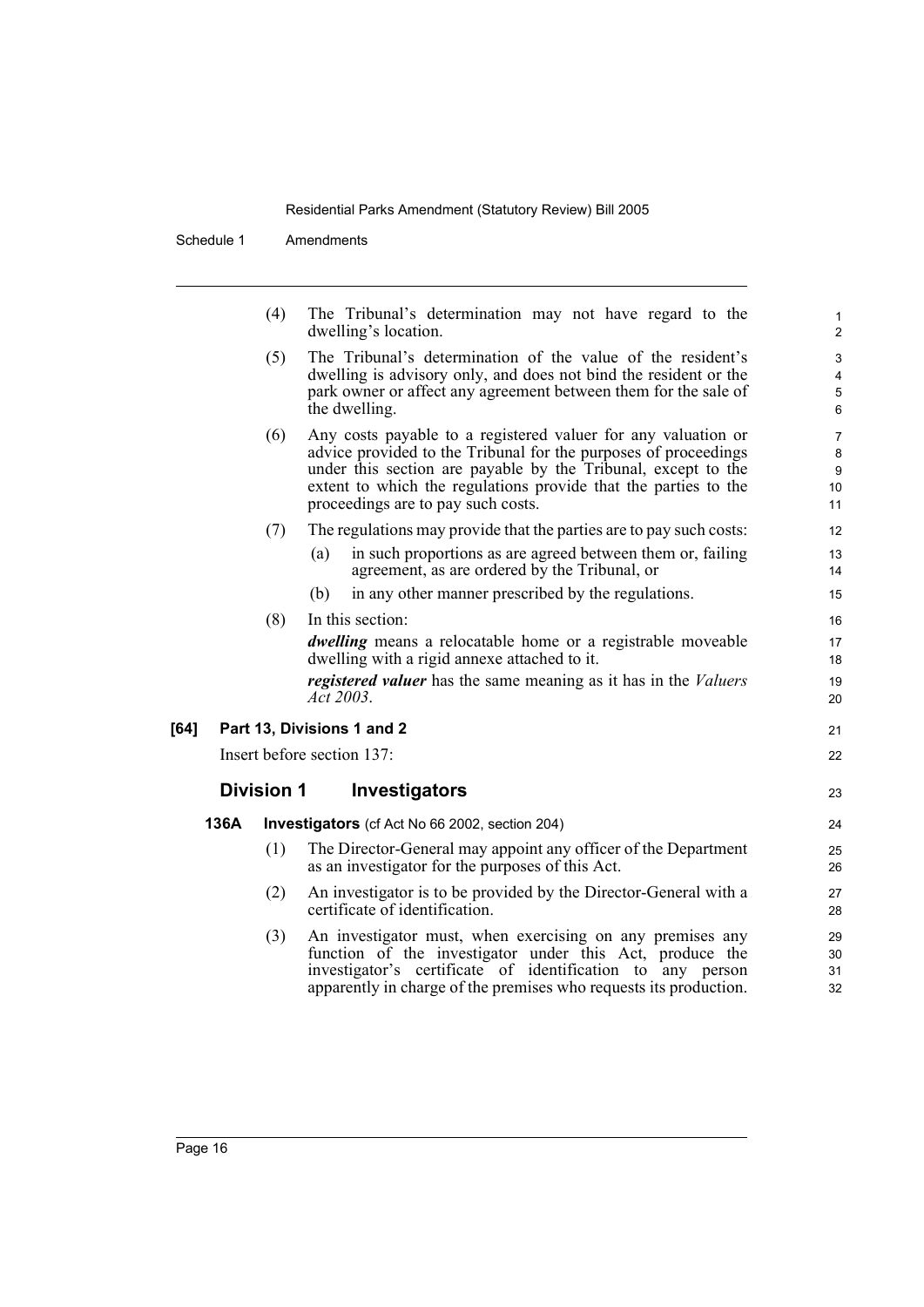| 136B |     |           | <b>Powers of entry, inspection etc</b> (cf Act No 66 2002, section 205)                                                                                                                                                                                                                   | $\mathbf{1}$               |
|------|-----|-----------|-------------------------------------------------------------------------------------------------------------------------------------------------------------------------------------------------------------------------------------------------------------------------------------------|----------------------------|
|      | (1) |           | An investigator may exercise the powers conferred by this<br>section for the purpose of:                                                                                                                                                                                                  | $\overline{2}$<br>3        |
|      |     | (a)       | ascertaining whether the provisions of this Act or the<br>regulations are being complied with or have been<br>contravened, or                                                                                                                                                             | 4<br>5<br>6                |
|      |     | (b)       | investigating a complaint made or intended to be made<br>under this Act, or                                                                                                                                                                                                               | $\overline{7}$<br>8        |
|      |     | (c)       | obtaining evidence, records or information in relation to a<br>matter that constitutes or may constitute a contravention of<br>this Act or the regulations.                                                                                                                               | 9<br>10<br>11              |
|      | (2) |           | An investigator may enter and inspect a residential park at any<br>reasonable time.                                                                                                                                                                                                       | 12<br>13                   |
|      | (3) |           | While on premises entered under this section or under the<br>authority of a search warrant under this Division, an investigator<br>may do any one or more of the following:                                                                                                               | 14<br>15<br>16             |
|      |     | (a)       | require any person involved in the management of the park<br>to produce any records in the possession or under the<br>control of that person relating to the management of the<br>park, and (in the case of records stored electronically) to<br>produce any such record in written form, | 17<br>18<br>19<br>20<br>21 |
|      |     | (b)       | inspect, take copies of or extracts from, or make notes<br>from, any such records, and for that purpose may take<br>temporary possession of any such records,                                                                                                                             | 22<br>23<br>24             |
|      |     | (c)       | take possession of any such records if the investigator<br>considers it necessary to do so for the purpose of obtaining<br>evidence or protecting evidence from destruction,                                                                                                              | 25<br>26<br>27             |
|      |     | (d)       | take such photographs, films and audio, video and other<br>recordings as the investigator considers necessary,                                                                                                                                                                            | 28<br>29                   |
|      |     | (e)       | require any person involved in the management of the park<br>to answer questions or otherwise furnish information in<br>relation to the management of the park or a contravention<br>of a provision of this Act or the regulations,                                                       | 30<br>31<br>32<br>33       |
|      |     | (f)       | require the park owner to provide the investigator with<br>such assistance and facilities as is or are reasonably<br>necessary to enable the investigator to exercise the<br>functions of an investigator under this section.                                                             | 34<br>35<br>36<br>37       |
|      | (4) | the part. | An investigator is not entitled to enter a part of premises used for<br>residential purposes, except with the consent of the occupier of                                                                                                                                                  | 38<br>39<br>40             |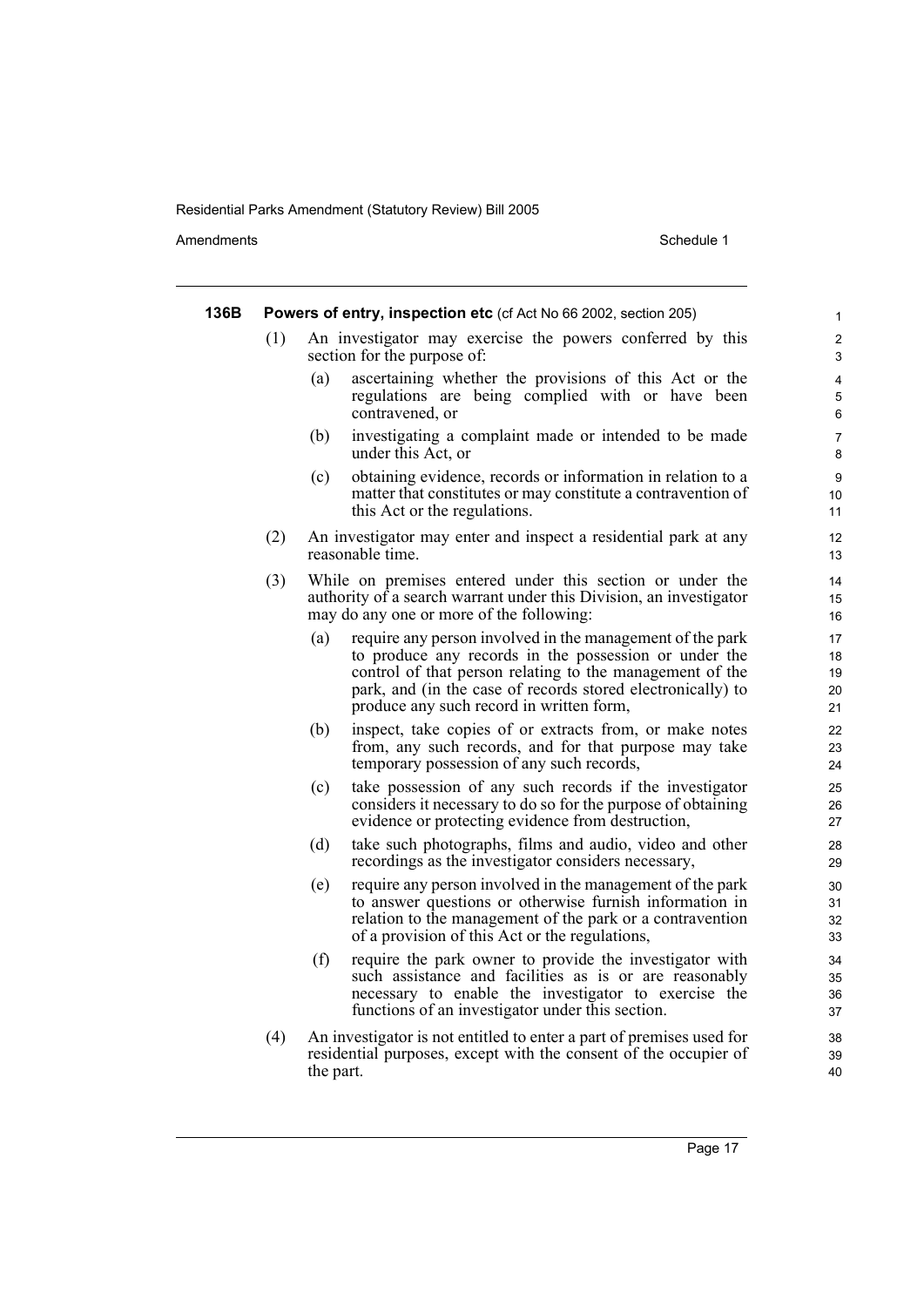| 136C | (cf Act No 66 2002, section 206) | Power of investigator to obtain information, records and evidence                                                                                                                                                                                                                                                                                   |  |
|------|----------------------------------|-----------------------------------------------------------------------------------------------------------------------------------------------------------------------------------------------------------------------------------------------------------------------------------------------------------------------------------------------------|--|
|      |                                  | If an investigator believes on reasonable grounds that a person is<br>capable of giving information, producing records or giving<br>evidence in relation to a matter that constitutes, or may constitute,<br>an offence against this Act or the regulations, the investigator<br>may, by notice in writing given to the person, require the person: |  |
|      | (a)                              | to provide an investigator, by writing signed by the person<br>(or, in the case of a corporation, by a competent officer of<br>the corporation) and given to the investigator within the<br>time and in the manner specified in the notice, with any<br>such information, or                                                                        |  |
|      | (b)                              | to produce to an investigator, in accordance with the<br>notice, any such records, or                                                                                                                                                                                                                                                               |  |
|      | (c)                              | to appear before an investigator at a time and place<br>specified in the notice and give any such evidence, either<br>orally or in writing, and produce any such records.                                                                                                                                                                           |  |
| 136D |                                  | <b>Obstruction etc of investigators</b> (cf Act No 66 2002, section 207)                                                                                                                                                                                                                                                                            |  |
|      | A person must not:               |                                                                                                                                                                                                                                                                                                                                                     |  |
|      | (a)                              | without reasonable excuse, refuse or fail to comply with<br>any notice given or requirement made, or to answer any<br>question asked, by an investigator under this Division, or                                                                                                                                                                    |  |
|      | (b)<br>Division.                 | wilfully delay, hinder or obstruct an investigator in the<br>exercise of the investigator's functions under this                                                                                                                                                                                                                                    |  |
|      |                                  | Maximum penalty: 10 penalty units.                                                                                                                                                                                                                                                                                                                  |  |
| 136E | 2002, section 208)               | Taking possession of records to be used as evidence (cf Act No 66                                                                                                                                                                                                                                                                                   |  |
|      | (1)                              | If an investigator takes possession of any records under this<br>Division for the purpose of obtaining evidence or protecting<br>evidence from destruction, they may be retained by the<br>investigator until the completion of any proceedings (including<br>proceedings on appeal) in which they may be evidence.                                 |  |
|      | (2)                              | The person from whom the records are taken must be provided,<br>within a reasonable time after the records are taken, with a copy<br>of the records certified by an investigator as a true copy.                                                                                                                                                    |  |
|      | (3)                              | A copy of records provided under this section is, as evidence, of<br>equal validity to the records of which it is certified to be a copy.                                                                                                                                                                                                           |  |
|      |                                  |                                                                                                                                                                                                                                                                                                                                                     |  |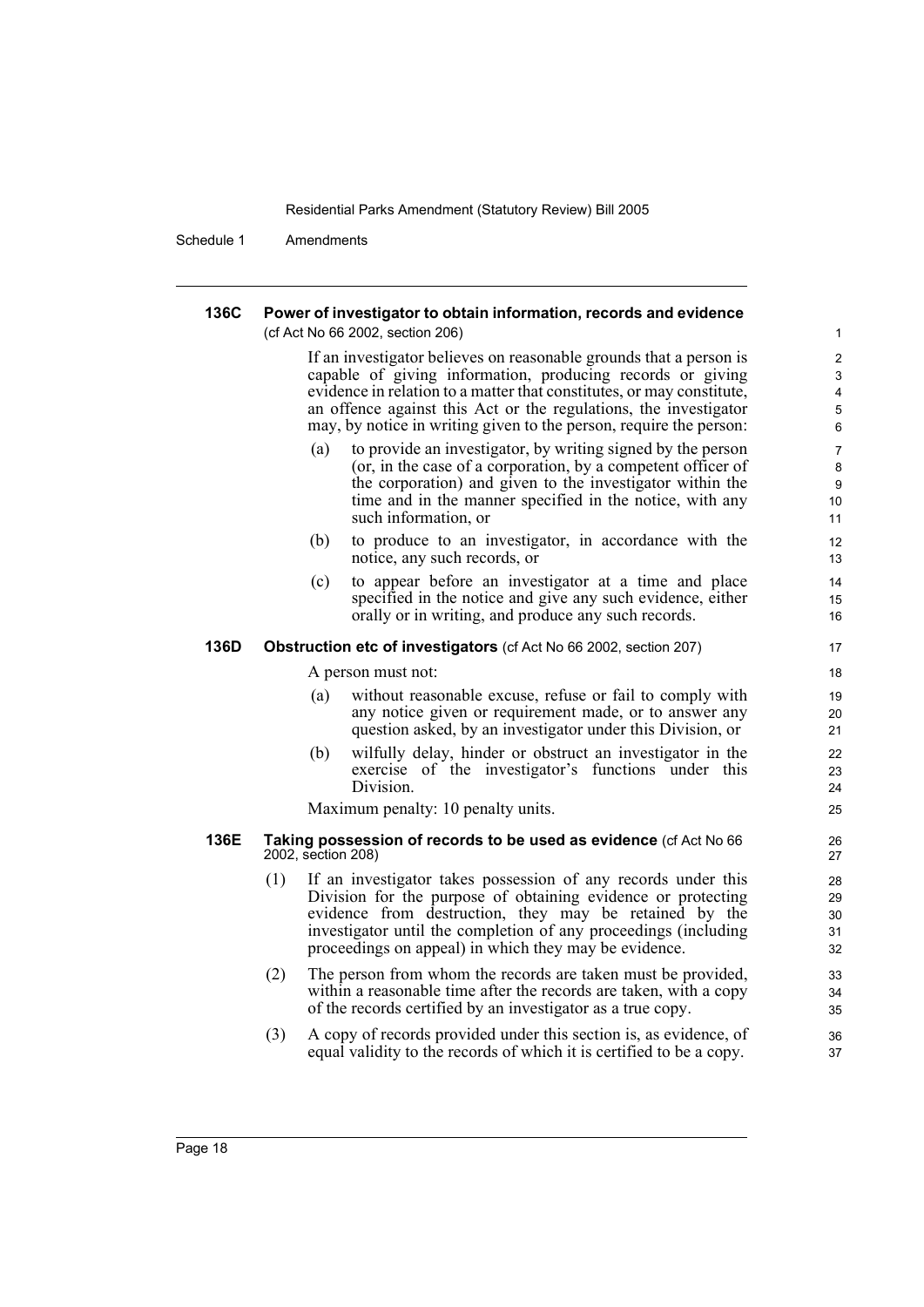| <b>Division 2</b> |     | Administrators, receivers and managers                                                                                                                                                                                                                                                                             |                            |
|-------------------|-----|--------------------------------------------------------------------------------------------------------------------------------------------------------------------------------------------------------------------------------------------------------------------------------------------------------------------|----------------------------|
| 136F              |     | Application for order appointing administrator (cf Act No 81 1999,<br>section 84)                                                                                                                                                                                                                                  | 2<br>3                     |
|                   | (1) | The Director-General may apply to the Supreme Court, in<br>accordance with the rules of the Court, for an order appointing a<br>specified person as an administrator of a residential park:                                                                                                                        | 4<br>5<br>6                |
|                   |     | to exercise all the functions of the park owner of the<br>(a)<br>residential park, or                                                                                                                                                                                                                              | $\overline{7}$<br>8        |
|                   |     | to exercise specified functions of the park owner, or<br>(b)                                                                                                                                                                                                                                                       | 9                          |
|                   |     | to exercise all the functions other than specified functions<br>(c)<br>of the park owner.                                                                                                                                                                                                                          | 10<br>11                   |
|                   | (2) | The Director-General may apply for an order under this section<br>only if the Director-General is of the opinion that:                                                                                                                                                                                             | 12<br>13                   |
|                   |     | the well-being or financial security of the residents of the<br>(a)<br>residential park is at risk, or                                                                                                                                                                                                             | 14<br>15                   |
|                   |     | the park owner has contravened an order of the Tribunal<br>(b)<br>with respect to the management of the residential park.                                                                                                                                                                                          | 16<br>17                   |
|                   | (3) | For the purposes of determining whether an application for an<br>order under this section should be made, the Director-General<br>may appoint a person to inquire into, and report to the<br>Director-General on, the well-being and financial security of the<br>residents of a residential park.                 | 18<br>19<br>20<br>21<br>22 |
| 136G              |     | No application without consent (cf Act No 81 1999, section 85)                                                                                                                                                                                                                                                     | 23                         |
|                   |     | The Director-General is not to apply for an order appointing a<br>person as an administrator under this Division unless the person<br>has consented in writing to the appointment.                                                                                                                                 | 24<br>25<br>26             |
| 136H              |     | Terms and conditions of appointment (cf Act No 81 1999, section 86)                                                                                                                                                                                                                                                | 27                         |
|                   |     | Without limiting the terms and conditions of the order of<br>appointment of an administrator under this Division, the terms<br>and conditions may exempt the administrator from the<br>requirement to comply with such obligations of the park owner as<br>are specified or described in the order of appointment. | 28<br>29<br>30<br>31<br>32 |
| 136I              |     | <b>Effect of appointment</b> (cf Act No 81 1999, section 87)                                                                                                                                                                                                                                                       | 33                         |
|                   | (1) | The park owner of a residential park must not, while an order<br>under this Division is in force in respect of the park, exercise any<br>of the functions of the park owner that the administrator is<br>authorised to exercise.                                                                                   | 34<br>35<br>36<br>37       |
|                   |     |                                                                                                                                                                                                                                                                                                                    |                            |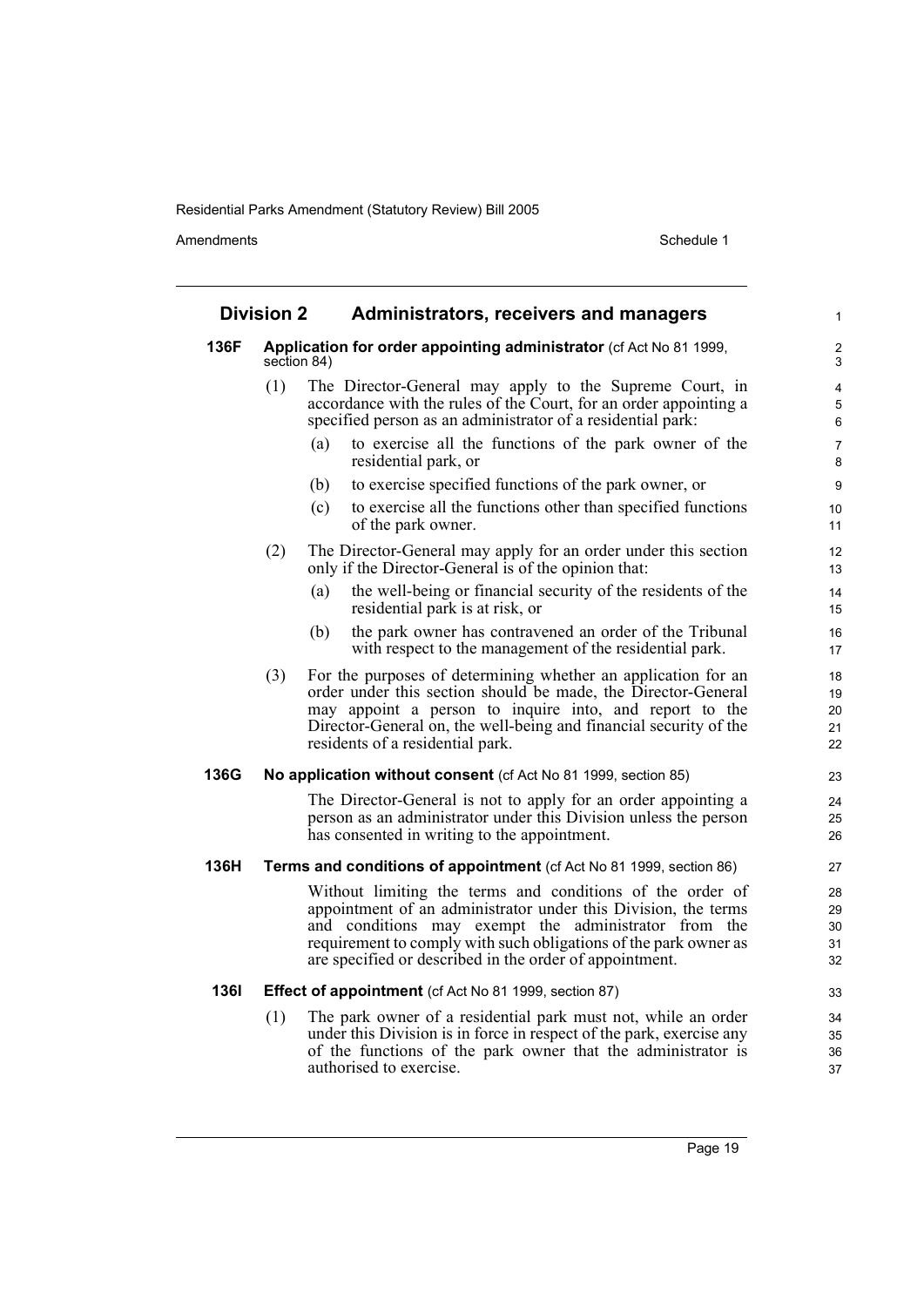|      | (2) | Subject to the terms of the appointment, a person appointed as an<br>administrator of a residential park must comply with all the<br>obligations of the park owner in relation to the functions that the<br>person is authorised to exercise and is, in the exercise of those<br>functions, taken to be the park owner. | $\mathbf{1}$<br>$\overline{2}$<br>$\mathbf{3}$<br>$\overline{\mathbf{4}}$<br>5 |
|------|-----|-------------------------------------------------------------------------------------------------------------------------------------------------------------------------------------------------------------------------------------------------------------------------------------------------------------------------|--------------------------------------------------------------------------------|
| 136J |     | Revocation of appointment (cf Act No 81 1999, section 88)                                                                                                                                                                                                                                                               | 6                                                                              |
|      | (1) | An order made under this Division may be revoked or varied by<br>the Supreme Court (whether or not on the application of the<br>Director-General) and, unless sooner revoked, ceases to have<br>effect at the expiration of such period after its making as may be<br>specified in the order.                           | $\overline{7}$<br>8<br>9<br>10<br>11                                           |
|      | (2) | More than one order may be made under this Division in respect<br>of the same residential park.                                                                                                                                                                                                                         | 12<br>13                                                                       |
| 136K |     | <b>Receivers and managers</b> (cf Act No 81 1999, section 89)                                                                                                                                                                                                                                                           | 14                                                                             |
|      | (1) | If a receiver, or a receiver and manager, is appointed in respect of<br>a park owner of a residential park, the person so appointed must<br>(subject to the terms of the appointment) comply with the park<br>owner's obligations under this Act as if that person were the park<br>owner.                              | 15<br>16<br>17<br>18<br>19                                                     |
|      | (2) | The terms and conditions of appointment of a receiver, or a<br>receiver and manager, may exempt the appointee from the<br>requirement to comply with such obligations of the park owner as<br>are specified or described in the order of appointment.                                                                   | 20<br>21<br>22<br>23                                                           |
|      | (3) | This section does not apply to the extent that it is inconsistent<br>with the <i>Corporations Act 2001</i> of the Commonwealth.                                                                                                                                                                                         | 24<br>25                                                                       |
| 136L |     | No personal liability of administrator, receiver or receiver and<br>manager (cf Act No 81 1999, section 90)                                                                                                                                                                                                             | 26                                                                             |
|      |     | A matter or thing done or omitted to be done:                                                                                                                                                                                                                                                                           | 27                                                                             |
|      |     | by an administrator, a receiver or a receiver and manager,<br>(a)<br>or                                                                                                                                                                                                                                                 | 28<br>29                                                                       |
|      |     |                                                                                                                                                                                                                                                                                                                         |                                                                                |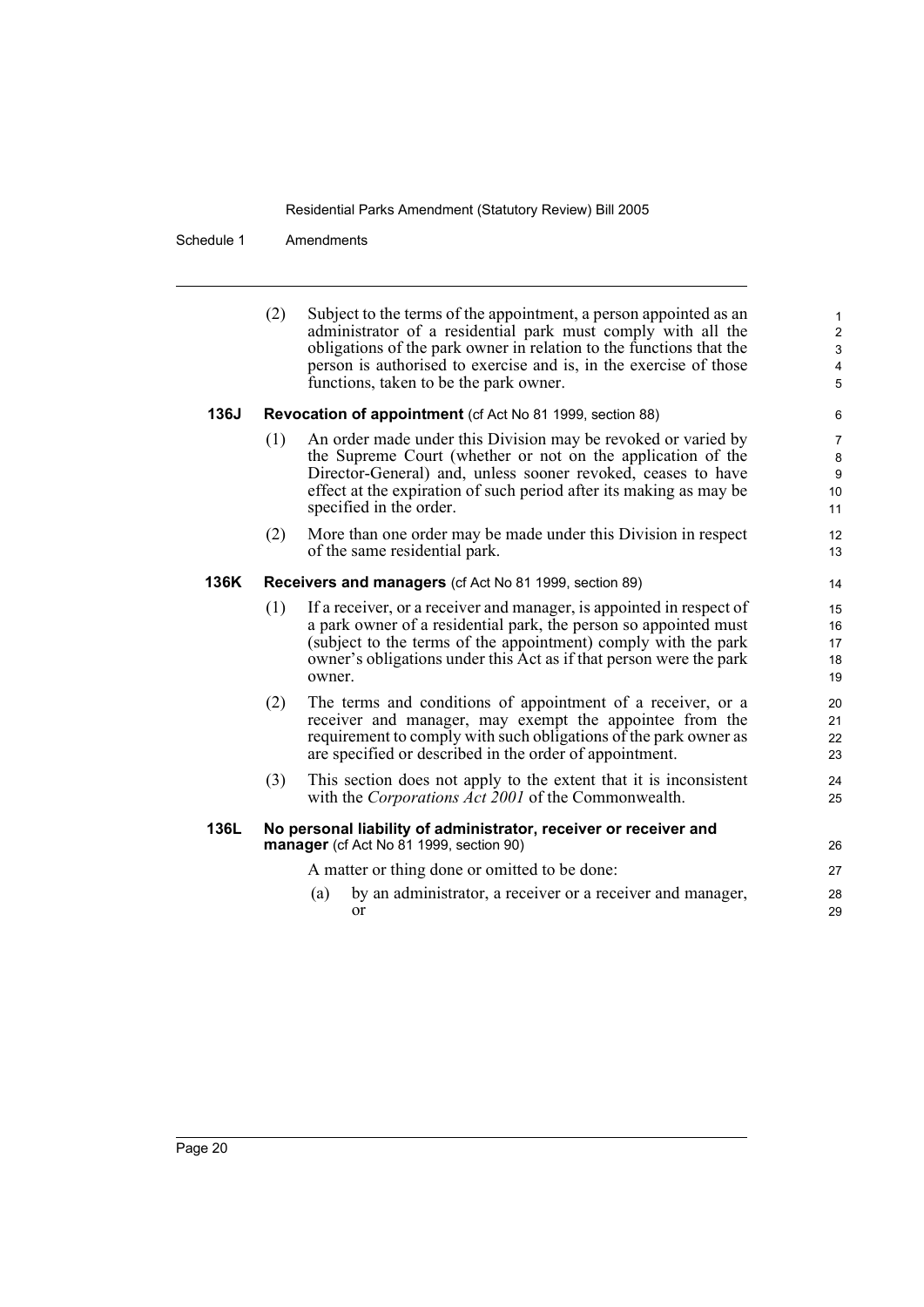|      |                      | by any person acting under the direction of the<br>(b)<br>administrator, receiver or receiver and manager,<br>does not, if the matter or thing was done or omitted in good faith<br>for the purpose of executing this or any other Act, subject the<br>administrator, receiver, receiver and manager or person so acting<br>personally to any action, liability, claim or demand.      | $\mathbf{1}$<br>$\overline{2}$<br>3<br>4<br>5<br>6 |
|------|----------------------|----------------------------------------------------------------------------------------------------------------------------------------------------------------------------------------------------------------------------------------------------------------------------------------------------------------------------------------------------------------------------------------|----------------------------------------------------|
|      | <b>Division 3</b>    | <b>General</b>                                                                                                                                                                                                                                                                                                                                                                         | 7                                                  |
| [65] |                      | Sections 139 and 140                                                                                                                                                                                                                                                                                                                                                                   | 8                                                  |
|      | Omit the sections.   |                                                                                                                                                                                                                                                                                                                                                                                        | 9                                                  |
| [66] | <b>Section 143A</b>  |                                                                                                                                                                                                                                                                                                                                                                                        | 10                                                 |
|      |                      | Insert after section 143:                                                                                                                                                                                                                                                                                                                                                              | 11                                                 |
|      | 143A                 | <b>Advertising by park owners</b>                                                                                                                                                                                                                                                                                                                                                      | 12                                                 |
|      |                      | A park owner must not advertise the availability of residential<br>premises under a residential tenancy agreement in any way unless<br>the advertisement clearly states that a resident's right to occupy<br>the premises under a residential tenancy agreement:<br>is a leasehold right only, and not a freehold right or other<br>(a)<br>right of an unlimited perpetual nature, and | 13<br>14<br>15<br>16<br>17<br>18                   |
|      |                      | (b)<br>may, in certain circumstances, be terminated.<br>Maximum penalty: 20 penalty units.                                                                                                                                                                                                                                                                                             | 19<br>20                                           |
| [67] |                      | <b>Schedule 1 Savings and transitional provisions</b>                                                                                                                                                                                                                                                                                                                                  | 21                                                 |
|      |                      | Insert at the end of clause $1(1)$ :<br>Residential Parks Amendment (Statutory Review) Act 2005                                                                                                                                                                                                                                                                                        | 22<br>23                                           |
| [68] | Schedule 1, Part 4   |                                                                                                                                                                                                                                                                                                                                                                                        | 24                                                 |
|      | Insert after Part 3: |                                                                                                                                                                                                                                                                                                                                                                                        | 25                                                 |
|      | Part 4               | Provisions consequent on enactment of<br><b>Residential Parks Amendment (Statutory</b><br><b>Review) Act 2005</b>                                                                                                                                                                                                                                                                      | 26<br>27<br>28                                     |
|      | 20                   | <b>Definition</b>                                                                                                                                                                                                                                                                                                                                                                      | 29                                                 |
|      |                      | In this Part:<br><b>the 2005 amending Act means the Residential Parks Amendment</b><br>(Statutory Review) Act 2005.                                                                                                                                                                                                                                                                    | 30<br>31<br>32                                     |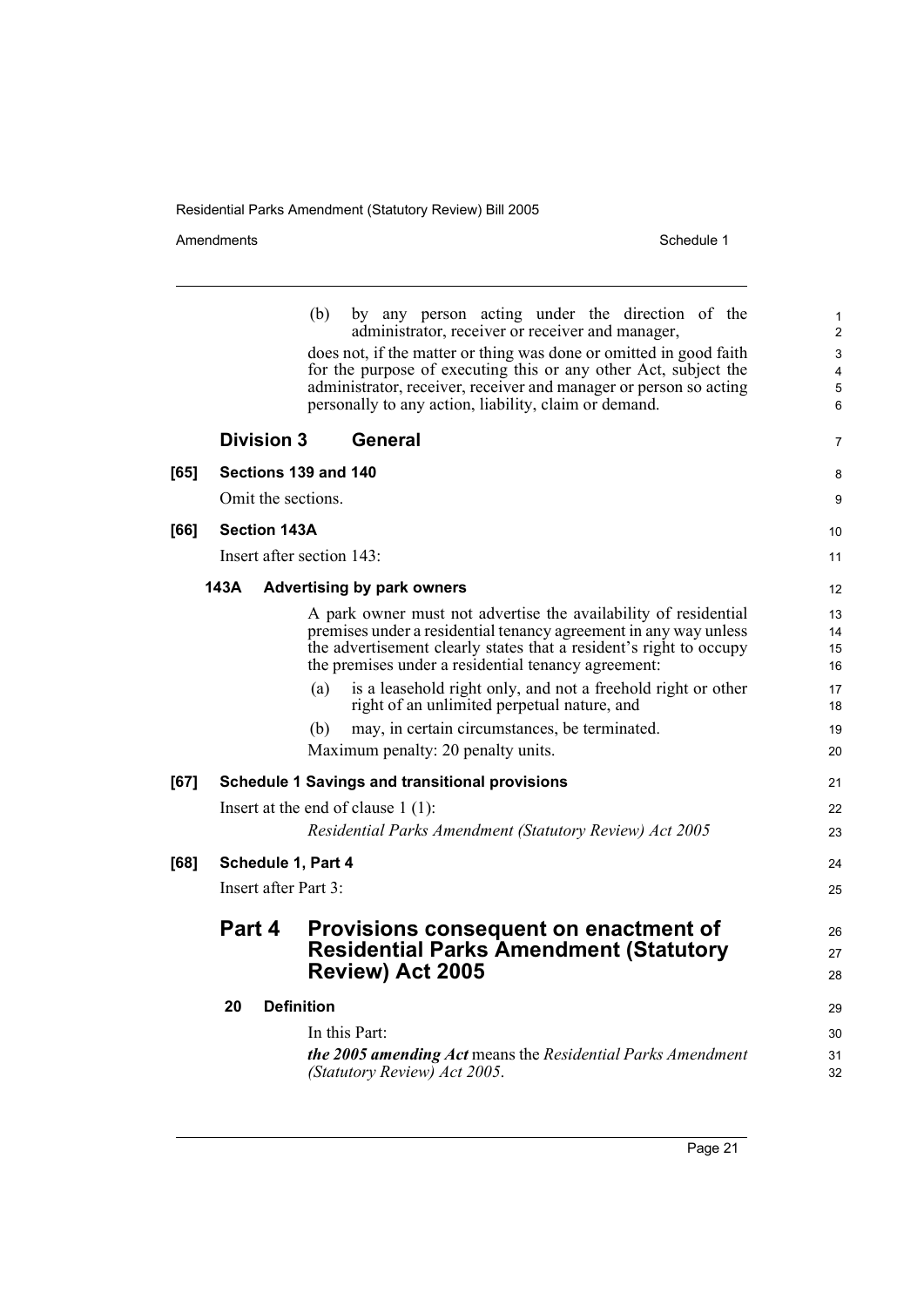Schedule 1 Amendments

#### **21 Application of amendments to existing residential tenancy agreements**

An amendment made by the 2005 amending Act to section 27, 36, 39, 81 or 128 applies to and in respect of a residential tenancy agreement entered into before the commencement of that amendment in the same way as it applies to and in respect of a residential tenancy agreement entered into on or after that commencement.

#### **22 Application of section 128A to existing residential tenancy agreements**

Section 128A, as inserted by the 2005 amending Act, applies to and in respect of a residential tenancy agreement entered into before the commencement of that section in the same way as it applies to and in respect of a residential tenancy agreement entered into on or after that commencement.

#### **23 Orders as to excessive rent increases**

Section 58 (2A), as inserted by the 2005 amending Act, does not apply to or in respect of any application under section 55 or 56 that had not been determined before the commencement of that subsection.

#### **24 Provision of section 73 documentation**

An amendment made by the 2005 amending Act to section 73 (2) does not apply in relation to a residential tenancy agreement in respect of which a park owner had, before the commencement of that amendment, provided the prospective resident with a copy of the document referred to in that subsection.

#### **25 Applications to Park Disputes Committee**

An application that had been made to the Park Disputes Committee of a residential park under section 88 before its amendment by the 2005 amending Act has no effect after that amendment commences.

#### **26 Proceedings before Tribunal in relation to section 102 notices of termination**

(1) Subject to this clause, an application that, before the amendment of section 102 by the 2005 amending Act, had been made to the Tribunal in relation to a notice of termination of a residential tenancy agreement on the ground of change of use is to be determined under section 113 as if that amendment had not been made.